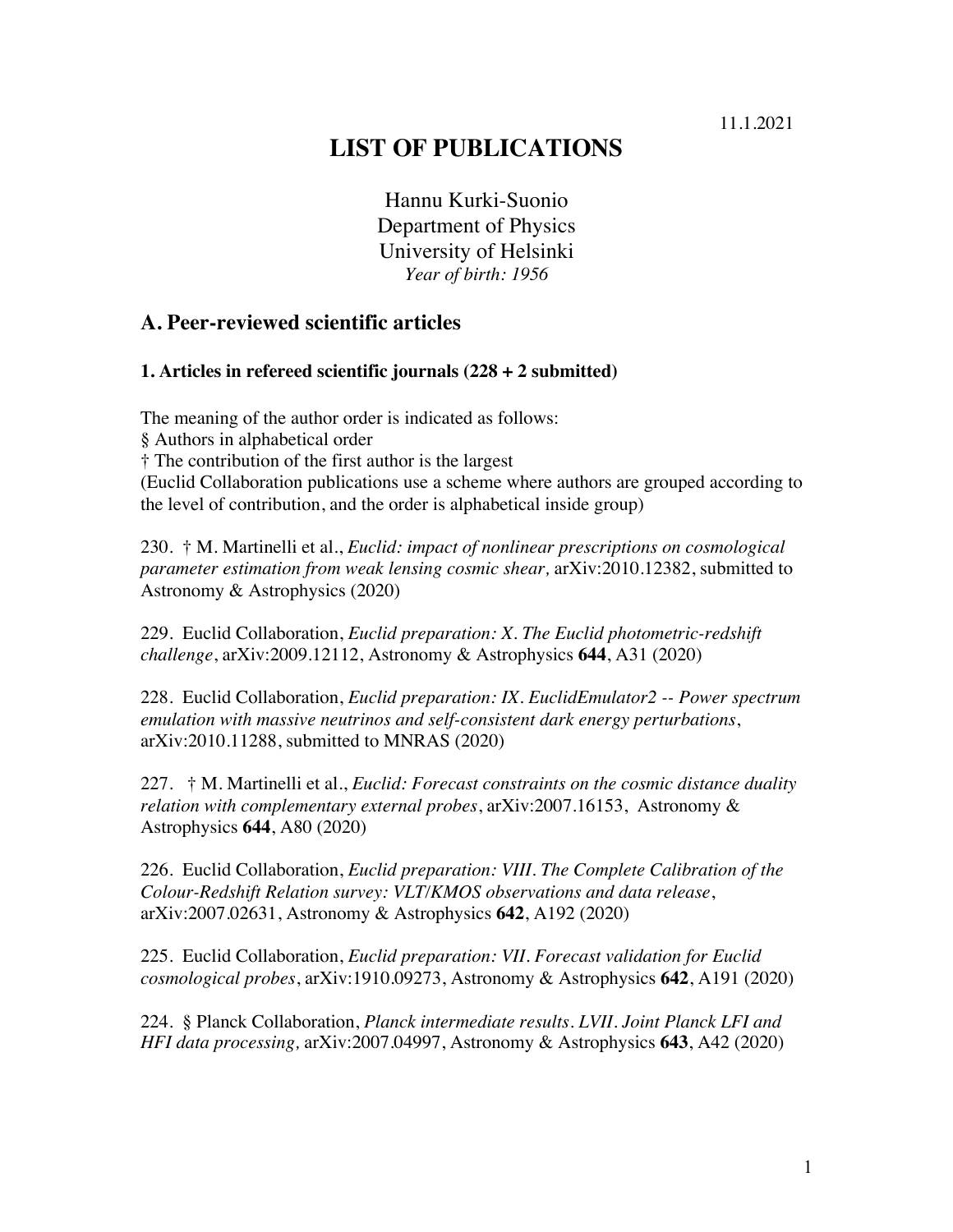223. § Planck Collaboration, *Planck intermediate results. LVI. Detection of the CMB dipole through modulation of the thermal Sunyaev-Zeldovich effect: Eppur si muove II,* arXiv:2003.12646, Astronomy & Astrophysics **644**, A100 (2020)

222. § Planck Collaboration, *Planck intermediate results. LV. Reliability and thermal properties of high-frequency sources in the Second Planck Catalogue of Compact Sources,* arXiv:2009.06333, Astronomy & Astrophysics **644**, A99 (2020)

221. Euclid Collaboration, *Euclid preparation: VI. Verifying the Performance of Cosmic Shear Experiments*, arXiv:1910.10521, Astronomy & Astrophysics **635**, A139 (2020)

220. Euclid Collaboration, *Euclid preparation: V. Predicted yield of redshift 7<z<9 quasars from the wide survey*, arXiv:1908.04310, Astronomy & Astrophysics **631**, A85 (2019)

219. † E. Keihänen, H. Kurki-Suonio, V. Lindholm et al., *Estimating the galaxy twopoint correlation function using a split random catalog*, arXiv:1905.01133, Astronomy & Astrophysics **631**, A73 (2019)

218. Euclid Collaboration, *Euclid preparation: III. Galaxy cluster detection in the wide photometric survey - performance and algorithm selection*, arXiv:1906.04707, Astronomy & Astrophysics **627**, A23 (2019)

217. Euclid Collaboration, *Euclid preparation: II. The EuclidEmulator – A tool to compute the cosmology dependence of the nonlinear matter power spectrum*, arXiv:1809.04695, Monthly Notices of the Royal Astronomical Society **484**, 5509 (2019)

216. § Planck Collaboration, *Planck 2018 results. XII. Galactic astrophysics using polarized dust emission,* arXiv:1807.06212, Astronomy & Astrophysics, **641**, A12 (2020)

215. § Planck Collaboration, *Planck 2018 results. XI. Polarized dust foregrounds,*  arXiv:1801.04945, Astronomy & Astrophysics, **641**, A11 (2020)

214. § Planck Collaboration, *Planck 2018 results. X. Constraints on inflation,*  arXiv:1807.06211, Astronomy & Astrophysics, **641**, A10 (2020)

213. § Planck Collaboration, *Planck 2018 results. IX. Constraints on primordial non-Gaussianity,* arXiv:1905.05697, Astronomy & Astrophysics, **641**, A9 (2020)

212. § Planck Collaboration, *Planck 2018 results. VIII. Gravitational lensing,*  arXiv:1807.06210, Astronomy & Astrophysics, **641**, A8 (2020)

211. § Planck Collaboration, *Planck 2018 results. VII. Isotropy and statistics,*  arXiv:1906.02552, Astronomy & Astrophysics, **641**, A7 (2020)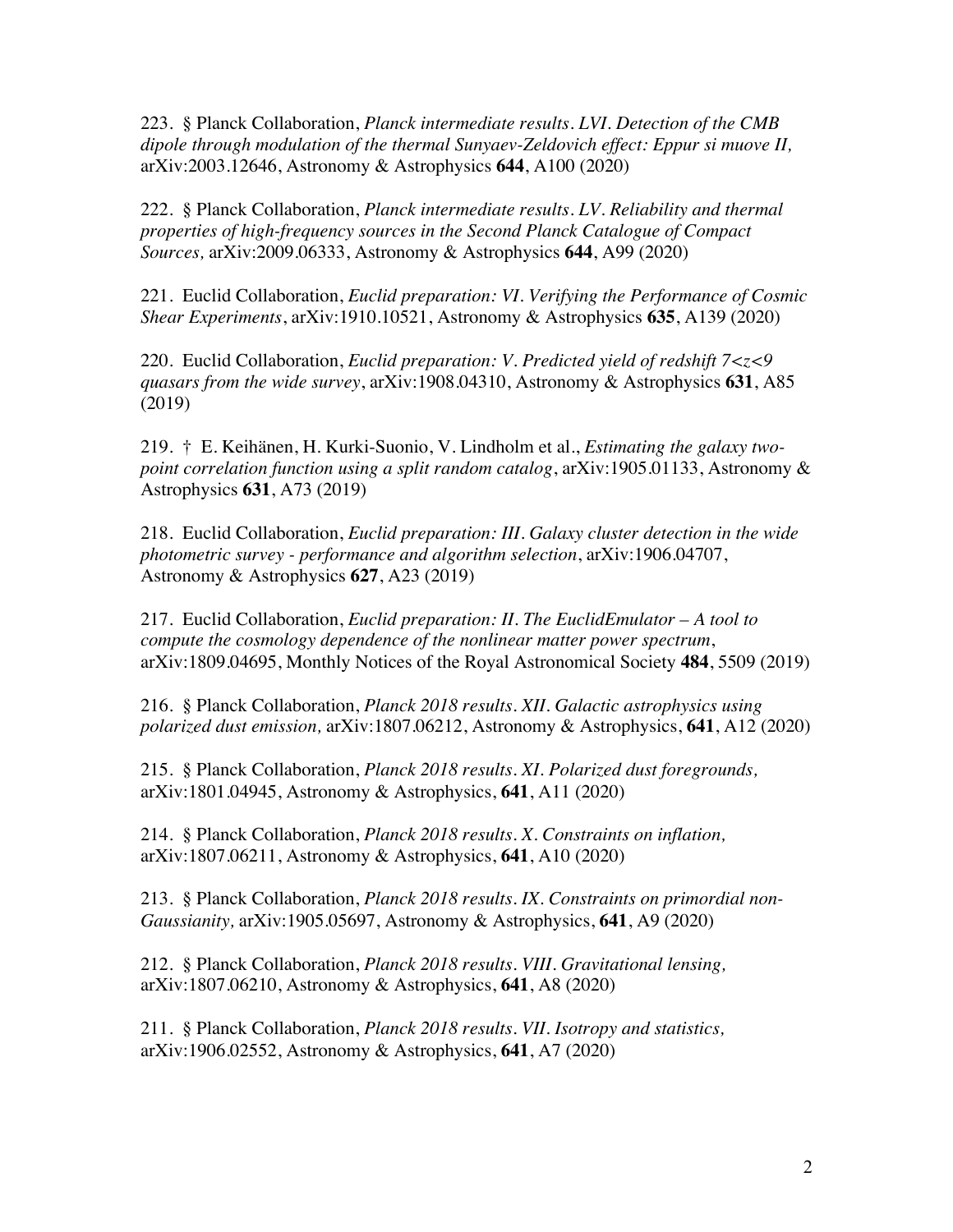210. § Planck Collaboration, *Planck 2018 results. VI. Cosmological parameters,*  arXiv:1807.06209, Astronomy & Astrophysics, **641**, A6 (2020)

209. § Planck Collaboration, *Planck 2018 results. V. CMB power spectra and likelihoods,* arXiv:1907.12875, Astronomy & Astrophysics, **641**, A5 (2020)

208. § Planck Collaboration, *Planck 2018 results. IV. Diffuse component separation,*  arXiv:1807.06208, Astronomy & Astrophysics, **641**, A4 (2020)

207. § Planck Collaboration, *Planck 2018 results. III. High Frequency Instrument data processing and frequency maps,* arXiv:1807.06207, Astronomy & Astrophysics, **641**, A3 (2020)

206. § Planck Collaboration, *Planck 2018 results. II. Low Frequency Instrument data processing,* arXiv:1807.06206, Astronomy & Astrophysics, **641**, A2 (2020)

205. § Planck Collaboration, *Planck 2018 results. I. Overview and the cosmological legacy of Planck,* arXiv:1807.06205, Astronomy & Astrophysics, **641**, A1 (2020)

204. † J. Tauber et al., *Characterization of the in-flight properties of the Planck telescope*, Astronomy & Astrophysics **622**, A55 (2019)

203. § Planck Collaboration, *Planck intermediate results. LIV. The Planck Multifrequency Catalogue of Non-thermal Sources,* arXiv:1802.08649, Astronomy & Astrophysics **619**, A94 (2018)

202. § Planck Collaboration, *Planck intermediate results. LIII. Detection of velocity dispersion from the kinetic Sunyaev-Zeldovich effect,* arXiv:1707.00132, Astronomy & Astrophysics **617**, A48 (2018)

201. † C. Inserra et al., *Euclid: Superluminous supernovae in the Deep Survey,*  arXiv:1710.09585, Astronomy & Astrophysics **609**, A83 (2018)

200. † M. Remazeilles et al., *Exploring Cosmic Origins with CORE: B-mode component separation*, arXiv:1704.04501, Journal of Cosmology and Astroparticle Physics **04** (2018) 023

199. † P. Natoli et al., *Exploring Cosmic Origins with CORE: Mitigation of systematic effects*, arXiv:1707.04224, Journal of Cosmology and Astroparticle Physics **04** (2018) 022

198. † C. Burigana et al., *Exploring Cosmic Origins with CORE: Effects of observer peculiar motion*, arXiv:1704.05764, Journal of Cosmology and Astroparticle Physics **04** (2018) 021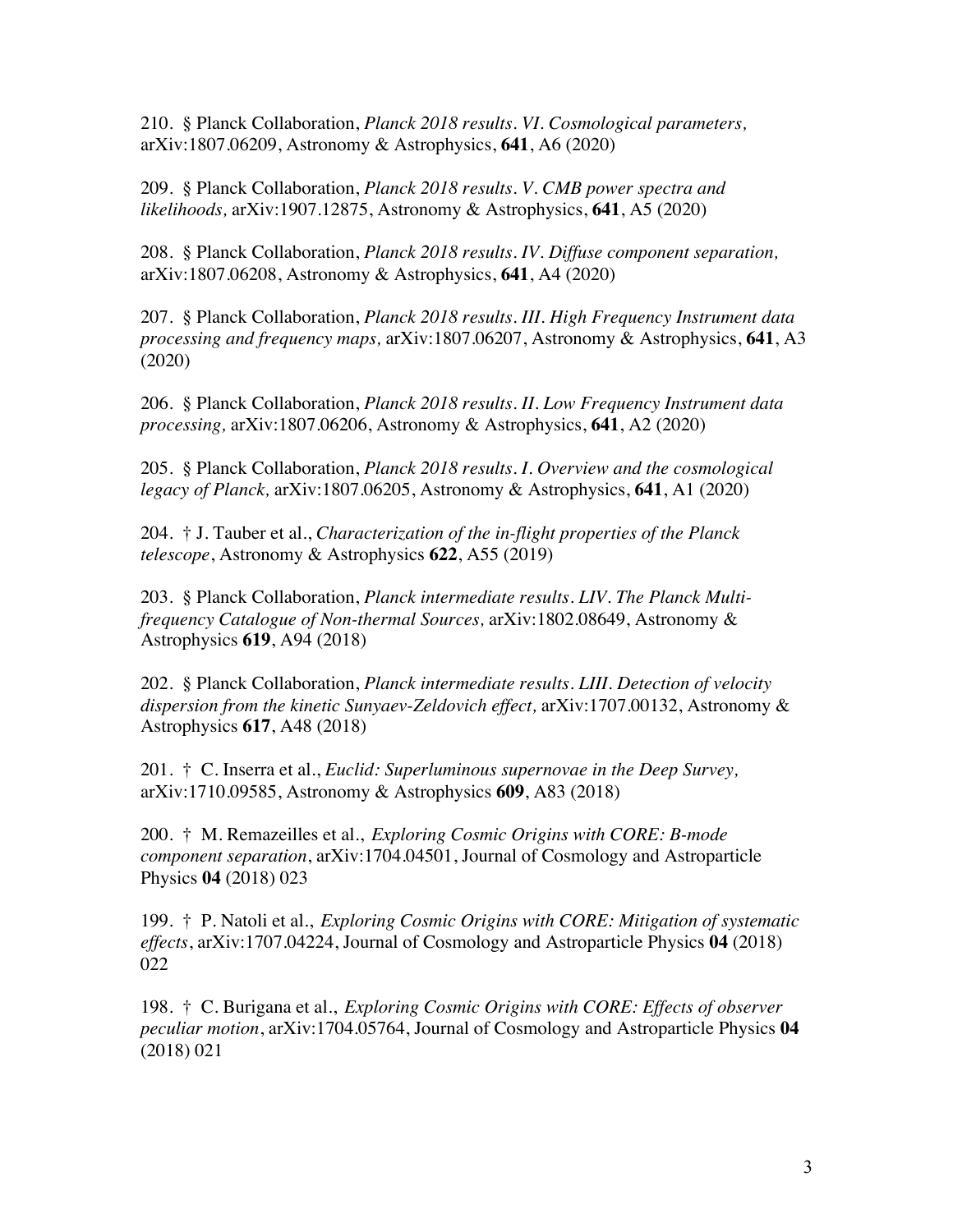197. † G. De Zotti et al., *Exploring Cosmic Origins with CORE: Extragalactic sources in Cosmic Microwave Background maps*, arXiv:1609.07263, Journal of Cosmology and Astroparticle Physics **04** (2018) 020

196. † J.-B. Melin et al., *Exploring Cosmic Origins with CORE: Cluster Science*, arXiv:1703.10456, Journal of Cosmology and Astroparticle Physics **04** (2018) 019

195. † A. Challinor et al., *Exploring Cosmic Origins with CORE: Gravitational lensing of the CMB*, arXiv:1707.02259, Journal of Cosmology and Astroparticle Physics **04** (2018) 018

194. † E. Di Valentino et al., *Exploring Cosmic Origins with CORE: Cosmological Parameters*, arXiv:1612.00021, Journal of Cosmology and Astroparticle Physics **04** (2018) 017

193. † F. Finelli et al., *Exploring Cosmic Origins with CORE: Inflation*, arXiv:1612.08270, Journal of Cosmology and Astroparticle Physics **04** (2018) 016

192. † P. de Bernardis et al., *Exploring Cosmic Origins with CORE: The instrument*, arXiv:1705.02170, Journal of Cosmology and Astroparticle Physics **04** (2018) 015

191. † J. Delabrouille et al., *Exploring Cosmic Origins with CORE: Survey requirements and mission design*, arXiv:1706.04516, Journal of Cosmology and Astroparticle Physics **04** (2018) 014

190. † E. Keihänen, K. Kiiveri, H. Kurki-Suonio, and M. Reinecke, *Application of beam deconvolution technique to power spectrum estimation for CMB measurements*, arXiv:1610.00962, Monthly Notices of the Royal Astronomical Society **466**, 1348-1362 (2017)

189. § Planck Collaboration, *Planck intermediate results. LII. Planet flux densities,*  arXiv:1612.07151, Astronomy & Astrophysics **607**, A122 (2017)

188. § Planck Collaboration, *Planck intermediate results. LI. Features in the cosmic microwave background temperature power spectrum and shifts in cosmological parameters,* arXiv:1608.02487, Astronomy & Astrophysics **607**, A95 (2017)

187. § Planck Collaboration, *Planck intermediate results. L. Evidence for spatial variation of the polarized thermal dust spectral energy distribution and implications for CMB B-mode analysis,* arXiv:1606.07335, Astronomy & Astrophysics **599**, A51 (2017)

186. § Planck Collaboration, *Planck intermediate results. XLIX. Parity-violation constraints from polarization data,* arXiv:1605.08633, Astronomy & Astrophysics **596**, A110 (2016)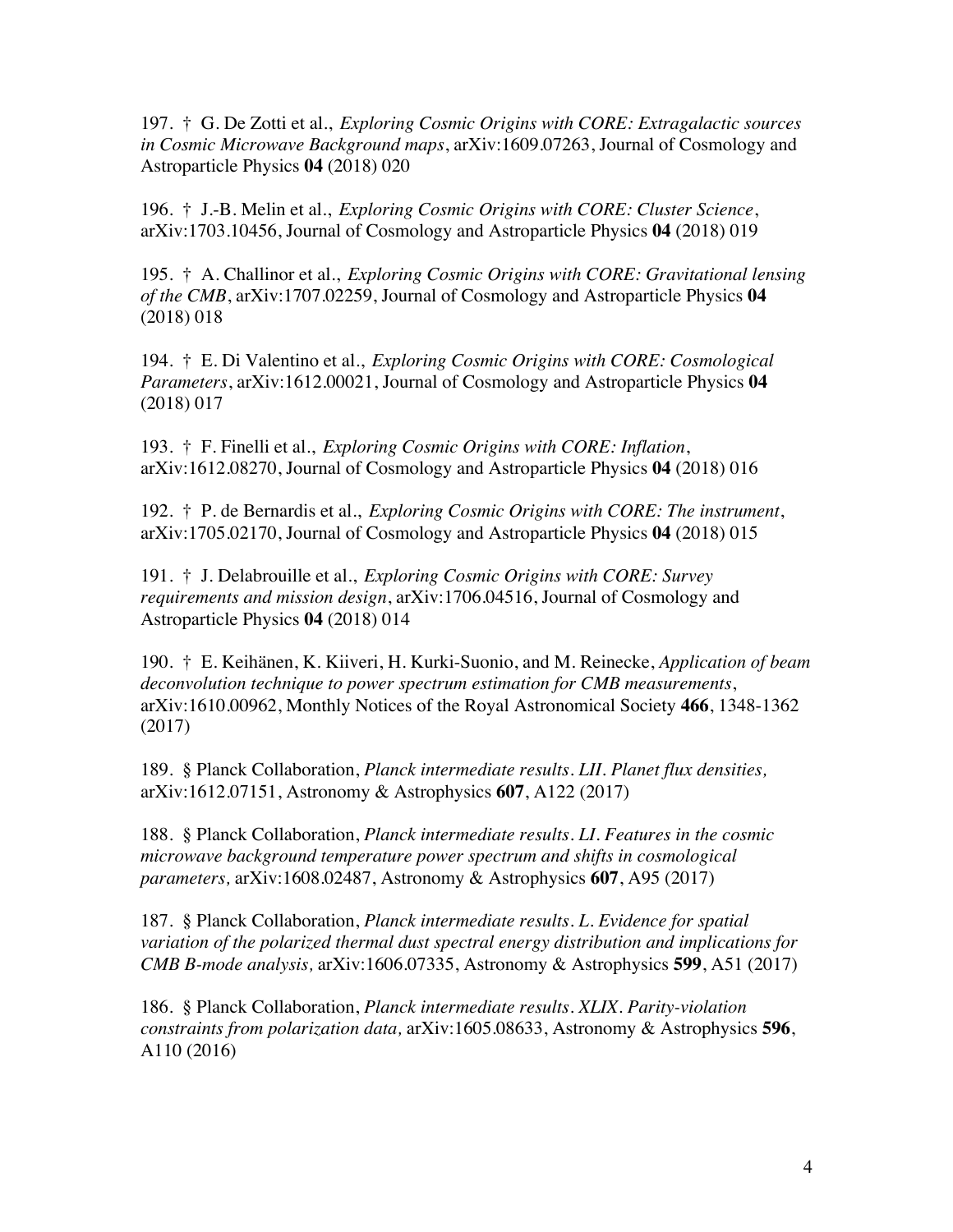185. § Planck Collaboration, *Planck intermediate results. XLVIII. Disentangling Galactic dust emission and cosmic infrared background anisotropies,* arXiv:1605.09387, Astronomy & Astrophysics **596**, A109 (2016)

184. § Planck Collaboration, *Planck intermediate results. XLVII. Planck constraints on reionization history,* arXiv:1605.03507, Astronomy & Astrophysics **596**, A108 (2016)

183. § Planck Collaboration, *Planck intermediate results. XLVI. Reduction of large-scale systematic effects in HFI polarization maps and estimation of the reionization optical depth,* arXiv:1605.02985, Astronomy & Astrophysics **596**, A107 (2016)

182. § Planck Collaboration, *Planck intermediate results. XLV. Radio spectra of northern extragalactic radio sources,* arXiv:1606.05120, Astronomy & Astrophysics **596**, A106 (2016)

181. § Planck Collaboration, *Planck intermediate results. XLIV. The structure of the Galactic magnetic field from dust polarization maps of the southern Galactic cap,*  arXiv:1604.01029, Astronomy & Astrophysics **596**, A105 (2016)

180. § Planck Collaboration, *Planck intermediate results. XLIII. The spectral energy distribution of dust in clusters of galaxies,* arXiv:1603.04919, Astronomy & Astrophysics **596**, A104 (2016)

179. § Planck Collaboration, *Planck intermediate results. XLII. Large-scale Galactic magnetic fields,* arXiv:1601.00546, Astronomy & Astrophysics **596**, A103 (2016)

178. § Planck Collaboration, *Planck 2015 results. XXVIII. The Planck Catalogue of Galactic Cold Clumps*, arXiv:1502.01599, Astronomy & Astrophysics **594**, A28 (2016)

177. § Planck Collaboration, *Planck 2015 results. XXVII. The Second Planck Catalogue of Sunyaev-Zeldovich Sources*, arXiv:1502.01598, Astronomy & Astrophysics **594**, A27 (2016)

176. § Planck Collaboration, *Planck 2015 results. XXVI. The Second Planck Catalogue of Compact Sources*, arXiv:1507.02058, Astronomy & Astrophysics **594**, A26 (2016)

175. § Planck Collaboration, *Planck 2015 results. XXV. Diffuse low-frequency Galactic foregrounds*, arXiv:1506.06660, Astronomy & Astrophysics **594**, A25 (2016)

174. § Planck Collaboration, *Planck 2015 results. XXIV. Cosmology from Sunyaev-Zeldovich cluster counts*, arXiv:1502.01597, Astronomy & Astrophysics **594**, A24 (2016)

173. § Planck Collaboration, *Planck 2015 results. XXIII. The thermal Sunyaev-Zeldovich effect – cosmic infrared background correlation*, arXiv:1509.06555, Astronomy & Astrophysics **594**, A23 (2016)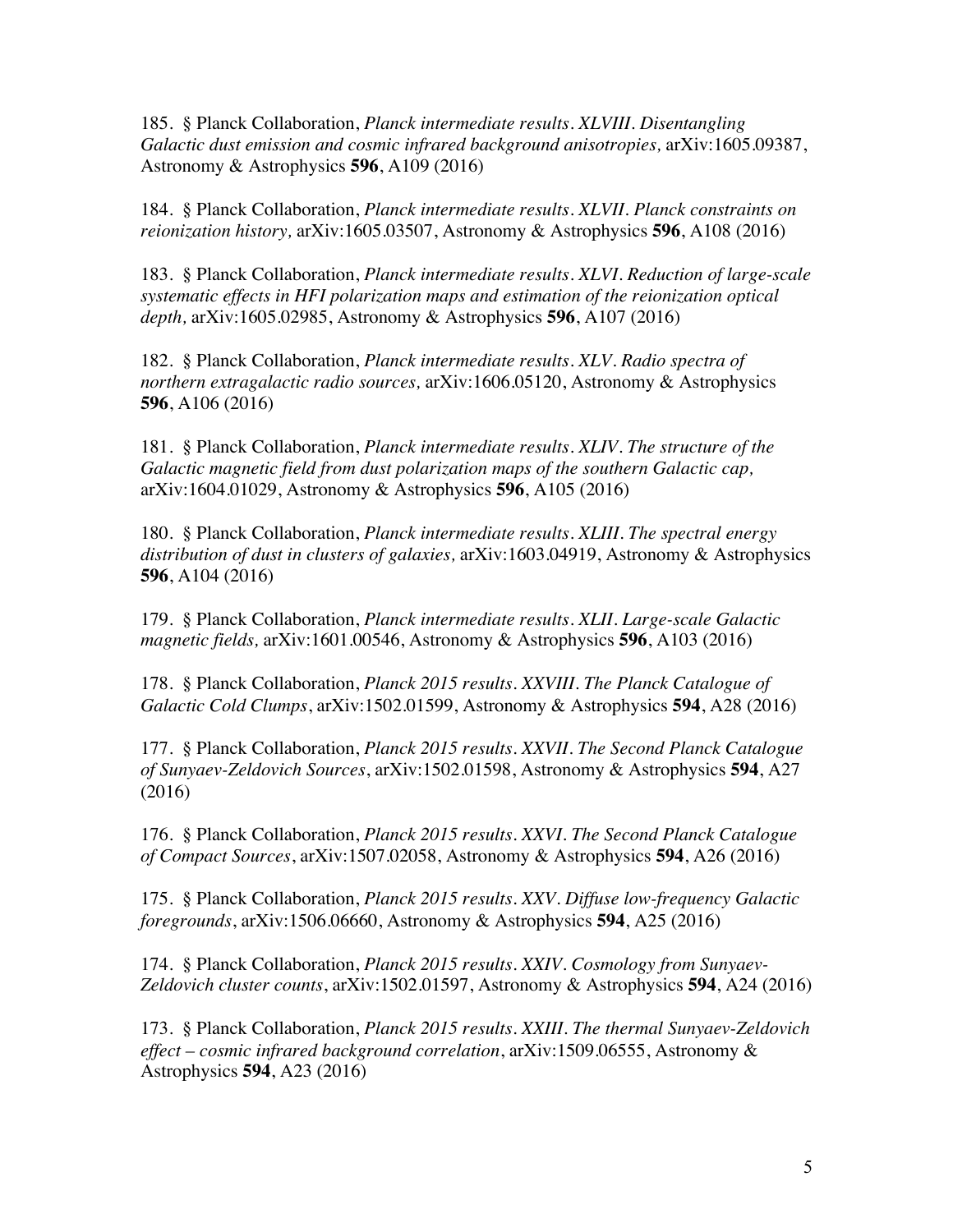172. § Planck Collaboration, *Planck 2015 results. XXII. A map of the thermal Sunyaev-Zeldovich effect*, arXiv:1502.01596, Astronomy & Astrophysics **594**, A22 (2016)

171. § Planck Collaboration, *Planck 2015 results. XXI. The integrated Sachs-Wolfe effect*, arXiv:1502.01595, Astronomy & Astrophysics **594**, A21 (2016)

170. § Planck Collaboration, *Planck 2015 results. XX. Constraints on inflation*, arXiv:1502.02114, by Astronomy & Astrophysics **594**, A20 (2016)

169. § Planck Collaboration, *Planck 2015 results. XIX. Constraints on primordial magnetic fields*, arXiv:1502.01594, Astronomy & Astrophysics **594**, A19 (2016)

168. § Planck Collaboration, *Planck 2015 results. XVIII. Background geometry & topology*, arXiv:1502.01593, Astronomy & Astrophysics **594**, A18 (2016)

167. § Planck Collaboration, *Planck 2015 results. XVII. Constraints on primordial non-Gaussianity*, arXiv:1502.01592, Astronomy & Astrophysics **594**, A17 (2016)

166. § Planck Collaboration, *Planck 2015 results. XVI. Isotropy and statistics of the CMB*, arXiv:1506.07135, Astronomy & Astrophysics **594**, A16 (2016)

165. § Planck Collaboration, *Planck 2015 results. XV. Gravitational lensing*, arXiv:1502.01591, Astronomy & Astrophysics **594**, A15 (2016)

164. § Planck Collaboration, *Planck 2015 results. XIV. Dark energy and modified gravity*, arXiv:1502.01590, Astronomy & Astrophysics **594**, A14 (2016)

163. § Planck Collaboration, *Planck 2015 results. XIII. Cosmological parameters*, arXiv:1502.01589, Astronomy & Astrophysics **594**, A13 (2016)

162. § Planck Collaboration, *Planck 2015 results. XII. Full Focal Plane Simulations*, arXiv:1509.06348, Astronomy & Astrophysics **594**, A12 (2016)

161. § Planck Collaboration, *Planck 2015 results. XI. CMB power spectra, likelihoods, and robustness of parameters*, arXiv:1507.02704, Astronomy & Astrophysics **594**, A11 (2016)

160. § Planck Collaboration, *Planck 2015 results. X. Diffuse component separation: Foreground maps*, arXiv:1502.01588, Astronomy & Astrophysics **594**, A10 (2016)

159. § Planck Collaboration, *Planck 2015 results. IX. Diffuse component separation: CMB maps*, arXiv:1502.05956, Astronomy & Astrophysics **594**, A9 (2016)

158. § Planck Collaboration, *Planck 2015 results. VIII. High Frequency Instrument data processing: Calibration and maps*, arXiv:1502.01587, Astronomy & Astrophysics **594**, A8 (2016)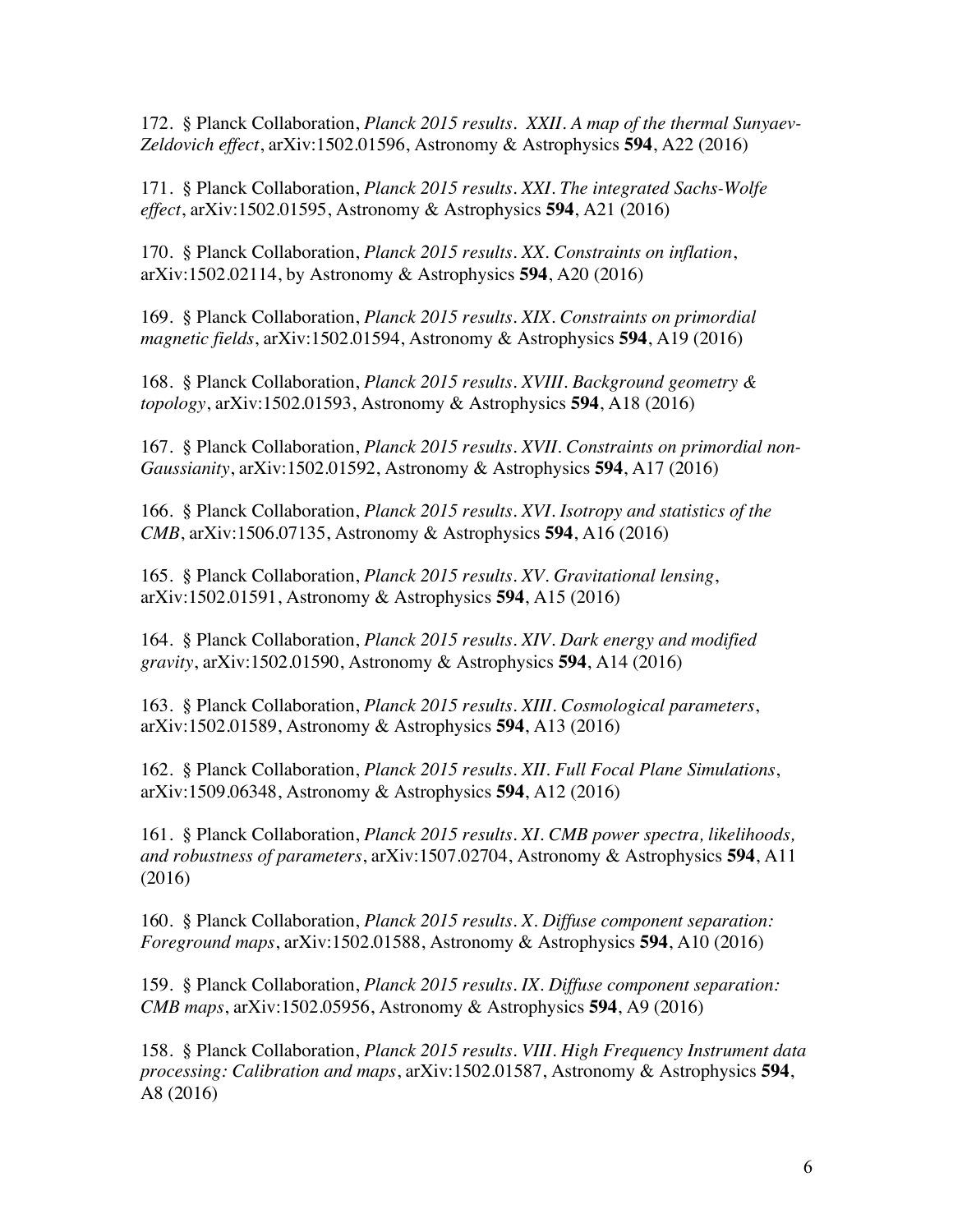157. § Planck Collaboration, *Planck 2015 results. VII. High Frequency Instrument data processing: Time-ordered information and beam processing*, arXiv:1502.01586, Astronomy & Astrophysics **594**, A7 (2016)

156. § Planck Collaboration, *Planck 2015 results. VI. LFI mapmaking*, arXiv:1502.01585, Astronomy & Astrophysics **594**, A6 (2016)

155. § Planck Collaboration, *Planck 2015 results. V. LFI calibration*, arXiv:1505.08022, Astronomy & Astrophysics **594**, A5 (2016)

154. § Planck Collaboration, *Planck 2015 results. IV. Low Frequency Instrument beams and window functions*, arXiv:1502.01584, Astronomy & Astrophysics **594**, A4 (2016)

153. § Planck Collaboration, *Planck 2015 results. III. LFI systematic uncertainties*, arXiv:1507.08853, Astronomy & Astrophysics **594**, A3 (2016)

152. § Planck Collaboration, *Planck 2015 results. II. Low Frequency Instrument data processing*, arXiv:1502.01583, Astronomy & Astrophysics **594**, A2 (2016)

151. § Planck Collaboration, *Planck 2015 results. I. Overview of products and results*, arXiv:1502.01582, Astronomy & Astrophysics **594**, A1 (2016)

150. § Planck Collaboration, *Planck intermediate results. XLI. A map of lensing induced B-modes,* arXiv:1512.02882, Astronomy & Astrophysics **596**, A102 (2016)

149. § Planck Collaboration, *Planck intermediate results. XL. The Sunyaev-Zeldovich signal from the Virgo cluster,* arXiv:1511.05156, Astronomy & Astrophysics **596**, A101 (2016)

148. § Planck Collaboration, *Planck intermediate results. XXXIX. The Planck list of high-redshift source candidates,* arXiv:1508.04171, Astronomy & Astrophysics **596**, A100 (2016)

147. § Planck Collaboration, *Planck intermediate results. XXXVIII. E- and B-modes of dust polarization from the magnetized filamentary structure of the interstellar medium,* arXiv:1505.02779, Astronomy & Astrophysics **586**, A141 (2016)

146. § Planck Collaboration, *Planck intermediate results. XXXVII. Evidence of unbound gas from the kinetic Sunyaev-Zeldovich effect*, arXiv:1504.03339, Astronomy & Astrophysics **586**, A140 (2016)

145. § Planck Collaboration, *Planck intermediate results. XXXVI. Optical identification and redshifts of Planck SZ sources with telescopes in the Canary Islands Observatories* arXiv:1504.04583, Astronomy & Astrophysics **586**, A139 (2016)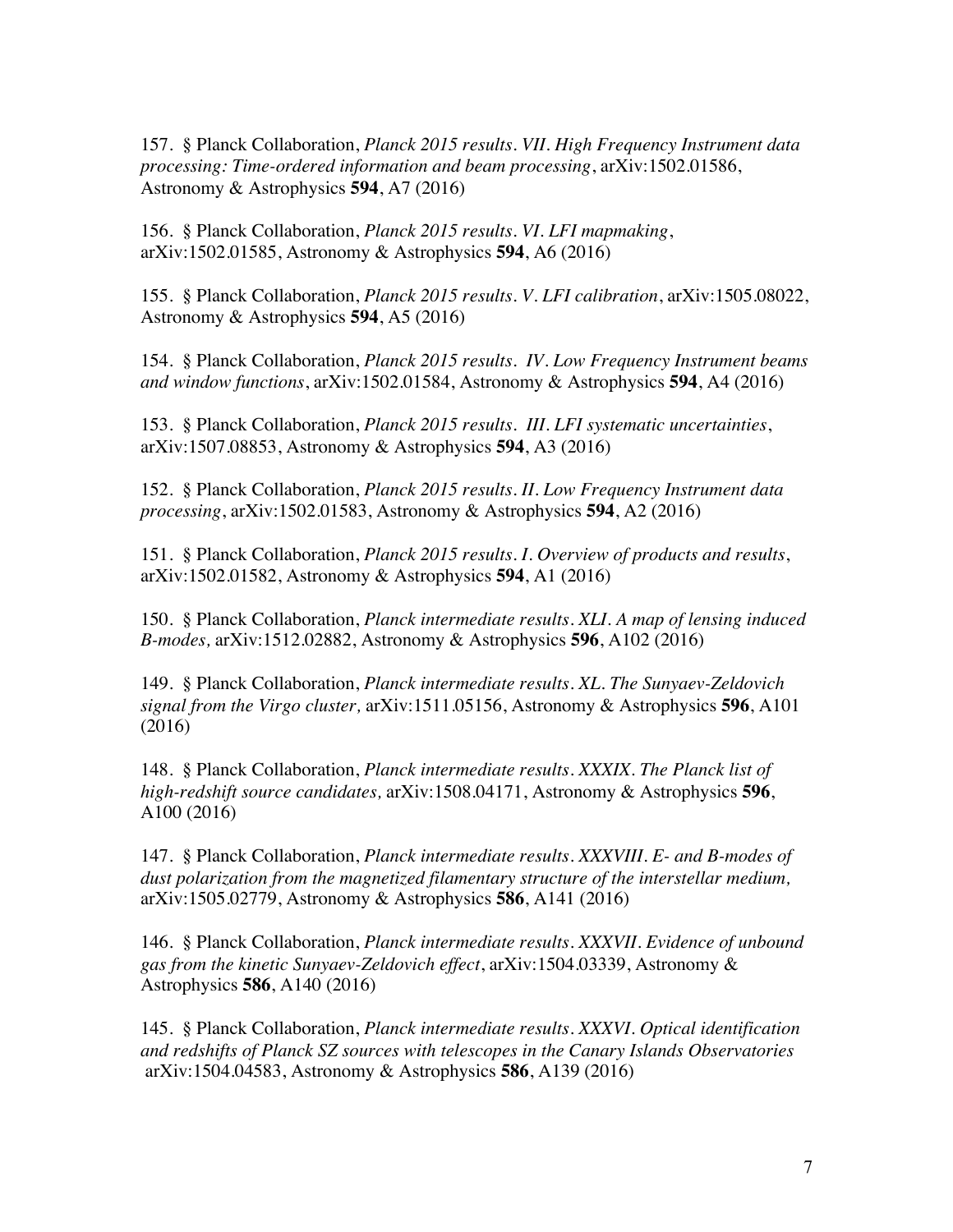144. § Planck Collaboration, *Planck intermediate results. XXXV. Probing the role of the magnetic field in the formation of structure in molecular clouds*, arXiv:1502.04123, Astronomy & Astrophysics **586**, A138 (2016)

143. § Planck Collaboration, *Planck intermediate results. XXXIV. The magnetic field structure in the Rosette Nebula*, arXiv:1501.00922, Astronomy & Astrophysics **586**, A137 (2016)

142. § Planck Collaboration, *Planck intermediate results. XXXIII. Signature of the magnetic field geometry of interstellar filaments in dust polarization maps*, arXiv:1411.2271, Astronomy & Astrophysics **586**, A136 (2016)

141. § Planck Collaboration, *Planck intermediate results. XXXII. The relative orientation between the magnetic field and structures traced by interstellar dust*, arXiv:1409.6728, Astronomy & Astrophysics **586**, A135 (2016)

140. § Planck Collaboration, *Planck intermediate results. XXXI. Microwave survey of Galactic supernova remnants*, arXiv:1409.5746, Astronomy & Astrophysics **586**, A134 (2016)

139. § Planck Collaboration, *Planck intermediate results. XXX. The angular power spectrum of polarized dust emission at intermediate and high Galactic latitudes*, arXiv:1409.5738, Astronomy & Astrophysics **586**, A133 (2016)

138. § Planck Collaboration, *Planck intermediate results. XXIX. All-sky dust modelling with Planck, IRAS, and WISE observations*, arXiv:1409.2495, Astronomy & Astrophysics **586**, A132 (2016)

137. § Planck Collaboration, *Planck intermediate results. XXVIII. Interstellar gas and dust in the Chamaeleon clouds as seen by Fermi LAT and Planck*, arXiv:1409.3268, Astronomy & Astrophysics **582**, A31 (2015)

136. § Planck Collaboration, *Planck intermediate results. XXVII. High-redshift infrared galaxy overdensity candidates and lensed sources discovered by Planck and confirmed by Herschel-SPIRE*, arXiv:1503.08773, Astronomy & Astrophysics **582**, A30 (2015)

135. § Planck Collaboration, *Planck intermediate results. XXVI. Optical identification and redshifts of Planck clusters with the RTT150 telescope*, arXiv:1407.6663, Astronomy & Astrophysics **582**, A29 (2015)

134. § Planck Collaboration, *Planck intermediate results. XXV. The Andromeda Galaxy as seen by Planck*, arXiv:1407.5452, Astronomy & Astrophysics **582**, A28 (2015)

133. § Planck Collaboration, *Planck intermediate results. XXIV. Constraints on variation of fundamental constants*, arXiv:1406.7482, Astronomy & Astrophysics **580**, A22 (2015)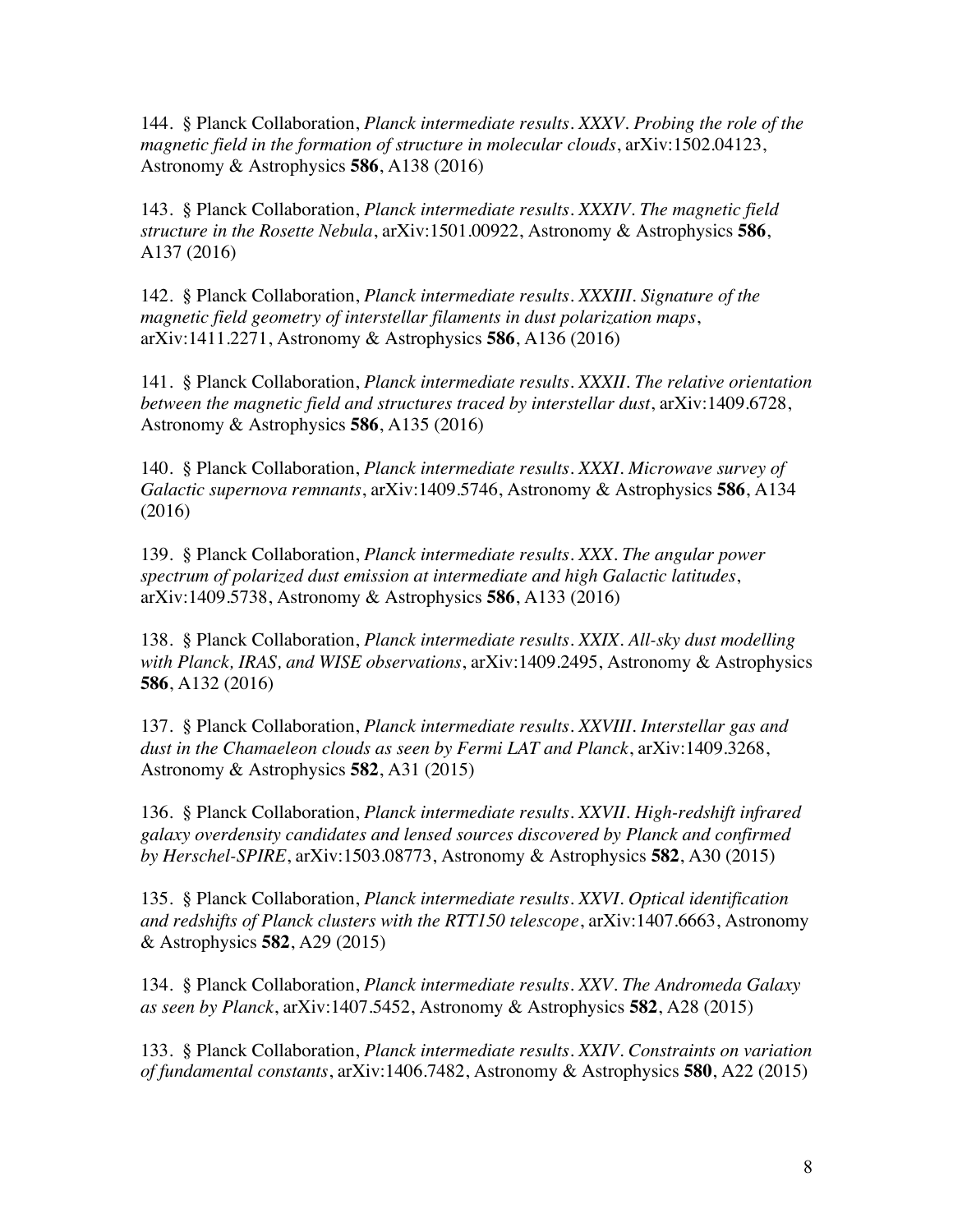132. § Planck Collaboration, *Planck intermediate results. XXIII. Galactic plane emission components derived from Planck with ancillary data*, arXiv:1406.5093, Astronomy & Astrophysics **580**, A13 (2015)

131. § Planck Collaboration, *Planck intermediate results. XXII. Frequency dependence of thermal emission from Galactic dust in intensity and polarization*, arXiv:1405.0874, Astronomy & Astrophysics **576**, A107 (2015)

130. § Planck Collaboration, *Planck intermediate results. XXI. Comparison of polarized thermal emission from Galactic dust at 353 GHz with optical interstellar polarization*, arXiv:1405.0873, Astronomy & Astrophysics **576**, A106 (2015)

129. § Planck Collaboration, *Planck intermediate results. XX. Comparison of polarized thermal emission from Galactic dust with simulations of MHD turbulence*, arXiv:1405.0872, Astronomy & Astrophysics **576**, A105 (2015)

128. § Planck Collaboration, *Planck intermediate results. XIX. An overview of the polarized thermal emission from Galactic dust*, arXiv:1405.0871, Astronomy & Astrophysics **576**, A104 (2015)

127. § Planck Collaboration, *Planck intermediate results. XVIII. The millimeter and submillimetre emission from planetary nebulae*, arXiv:1403.4723, Astronomy & Astrophysics **573**, A6 (2015)

126. § BICEP2/Keck and Planck Collaborations, *A Joint Analysis of BICEP2/Keck Array and Planck Data*, arXiv:1502.00612, Physical Review Letters **114**, 101301 (2015)

125. § Planck Collaboration, *Planck 2013 results. XXXII. The updated Planck catalogue of Sunyaev-Zeldovich sources*, Astronomy & Astrophysics **581**, A14 (2015)

124. § Planck Collaboration, *Planck 2013 results. XXXI. Consistency of the Planck data*, Astronomy & Astrophysics **571**, A31 (2014)

123. § Planck Collaboration, *Planck 2013 results. XXX. Cosmic infrared background measurements and implications for star formation*, arXiv:1309.0382, Astronomy & Astrophysics **571**, A30 (2014)

122. § Planck Collaboration, *Planck 2013 results. XXIX. The Planck catalogue of Sunyaev-Zeldovich sources*, arXiv:1303.5089, Astronomy & Astrophysics **571**, A29 (2014)

121. § Planck Collaboration, *Planck 2013 results. XXVIII. The Planck Catalogue of Compact Sources*, arXiv:1303.5088, Astronomy & Astrophysics **571**, A28 (2014)

120. § Planck Collaboration, *Planck 2013 results. XXVII. Doppler boosting of the CMB: Eppur si muove*, arXiv:1303.5087, Astronomy & Astrophysics **571**, A27 (2014)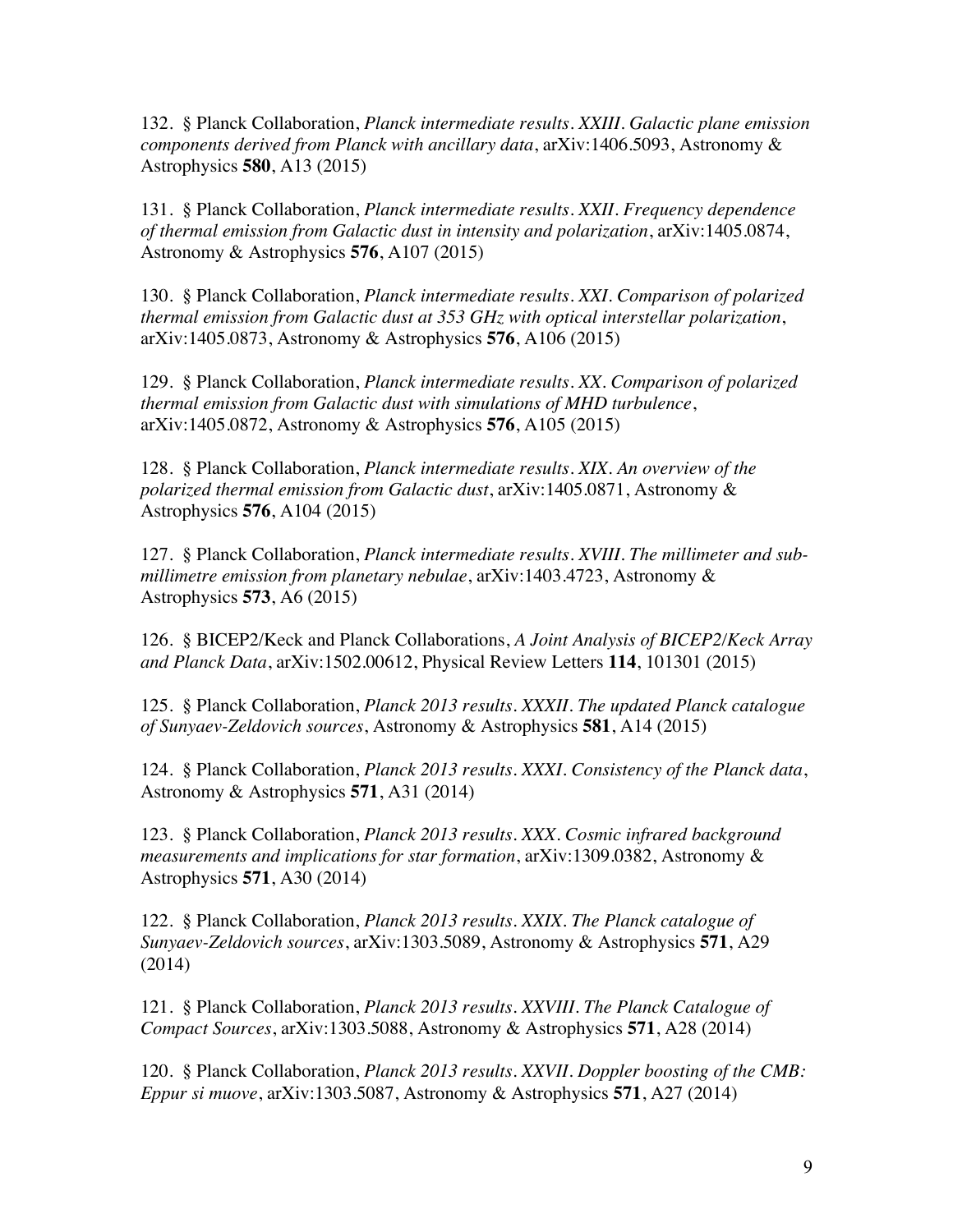119. § Planck Collaboration, *Planck 2013 results. XXVI. Background geometry and topology of the Universe*, arXiv:1303.5086, Astronomy & Astrophysics **571**, A26 (2014)

118. § Planck Collaboration, *Planck 2013 results. XXV. Searches for cosmic strings and other topological defects*, arXiv:1303.5085, Astronomy & Astrophysics **571**, A25 (2014)

117. § Planck Collaboration, *Planck 2013 results. XXIV. Constraints on primordial non-Gaussianity*, arXiv:1303.5084, Astronomy & Astrophysics **571**, A24 (2014)

116. § Planck Collaboration, *Planck 2013 results. XXIII. Isotropy and Statistics of the CMB*, arXiv:1303.5083, Astronomy & Astrophysics **571**, A23 (2014)

115. § Planck Collaboration, *Planck 2013 results. XXII. Constraints on inflation*, arXiv:1303.5082, Astronomy & Astrophysics **571**, A22 (2014)

114. § Planck Collaboration, *Planck 2013 results. XXI. Power spectrum and high-order statistics of the Planck all-sky Compton parameter map*, arXiv:1303.5081, Astronomy & Astrophysics **571**, A21 (2014)

113. § Planck Collaboration, *Planck 2013 results. XX. Cosmology from Sunyaev-Zeldovich cluster counts*, arXiv:1303.5080, Astronomy & Astrophysics **571**, A20 (2014)

112. § Planck Collaboration, *Planck 2013 results. XIX. The integrated Sachs-Wolfe effect*, arXiv:1303.5079, Astronomy & Astrophysics **571**, A19 (2014)

111. § Planck Collaboration, *Planck 2013 results. XVIII. Gravitational lensing-infrared background correlation*, arXiv:1303.5078, Astronomy & Astrophysics **571**, A18 (2014)

110. § Planck Collaboration, *Planck 2013 results. XVII. Gravitational lensing by largescale structure*, arXiv:1303.5077, Astronomy & Astrophysics **571**, A17 (2014)

109. § Planck Collaboration, *Planck 2013 results. XVI. Cosmological parameters*, arXiv:1303.5076, Astronomy & Astrophysics **571**, A16 (2014)

108. § Planck Collaboration, *Planck 2013 results. XV. CMB power spectra and likelihood*, arXiv:1303.5075, Astronomy & Astrophysics **571**, A15 (2014)

107. § Planck Collaboration, *Planck 2013 results. XIV. Zodiacal emission*, arXiv:1303.5074, Astronomy & Astrophysics **571**, A14 (2014)

106. § Planck Collaboration, *Planck 2013 results. XIII. Galactic CO emission*, arXiv:1303.5073, Astronomy & Astrophysics **571**, A13 (2014)

105. § Planck Collaboration, *Planck 2013 results. XII. Diffuse component separation*, arXiv:1303.5072, Astronomy & Astrophysics **571**, A12 (2014)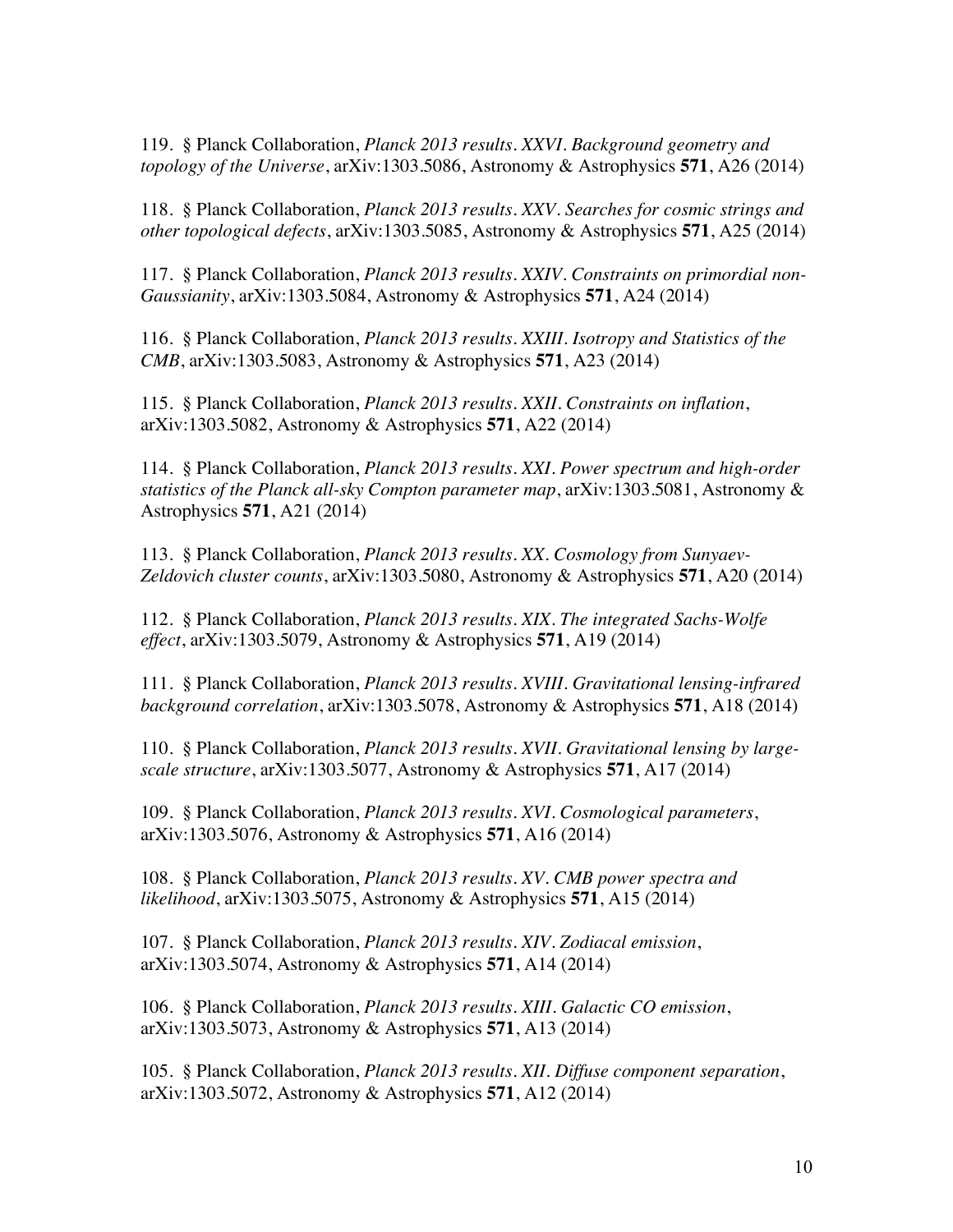104. § Planck Collaboration, *Planck 2013 results. XI. All-sky model of thermal dust emission*, arXiv:1312.1300, Astronomy & Astrophysics **571**, A11 (2014)

103. § Planck Collaboration, *Planck 2013 results. X. Energetic particle effects: characterization, removal, and simulation*, arXiv:1303.5071, Astronomy & Astrophysics **571**, A10 (2014)

102. § Planck Collaboration, *Planck 2013 results*. *IX. HFI spectral response*, arXiv:1303.5070, Astronomy & Astrophysics **571**, A9 (2014)

101. § Planck Collaboration, *Planck 2013 results. VIII. HFI photometric calibration and mapmaking*, arXiv:1303.5069, Astronomy & Astrophysics **571**, A8 (2014)

100. § Planck Collaboration, *Planck 2013 results. VII. HFI time response and beams*, arXiv:1303.5068, Astronomy & Astrophysics **571**, A7 (2014)

99. § Planck Collaboration, *Planck 2013 results. VI. High Frequency Instrument data processing*, arXiv:1303.5067, Astronomy & Astrophysics **571**, A6 (2014)

98. § Planck Collaboration, *Planck 2013 results. V. LFI calibration*, arXiv:1303.5066, Astronomy & Astrophysics **571**, A5 (2014)

97. § Planck Collaboration, *Planck 2013 results. IV. Low Frequency Instrument beams and window functions,* arXiv:1303.5065, Astronomy & Astrophysics **571**, A4 (2014)

96. § Planck Collaboration, *Planck 2013 results. III. LFI systematic uncertainties*, arXiv:1303.5064, Astronomy & Astrophysics **571**, A3 (2014)

95. § Planck Collaboration, *Planck 2013 results. II. The Low Frequency Instrument data processing*, arXiv:1303.5063, Astronomy & Astrophysics **571**, A2 (2014)

94. § Planck Collaboration, *Planck 2013 results. I. Overview of products and scientific results*, arXiv1303.5062, Astronomy & Astrophysics **571**, A1 (2014)

93. § Planck Collaboration, *Planck intermediate results. XVII. Emission of dust in the diffuse interstellar medium from the far-infrared to microwave frequencies*, arXiv:1312.5446, Astronomy & Astrophysics **566**, A55 (2014)

92. § Planck Collaboration, *Planck intermediate results. XVI. Profile likelihoods for cosmological parameters*, arXiv:1311.1657, Astronomy & Astrophysics, **566**, A54 (2014)

91. § Planck Collaboration, *Planck intermediate results. XV. A study of anomalous microwave emission in Galactic clouds*, arXiv:1309.1357, Astronomy & Astrophysics **565**, A103 (2014)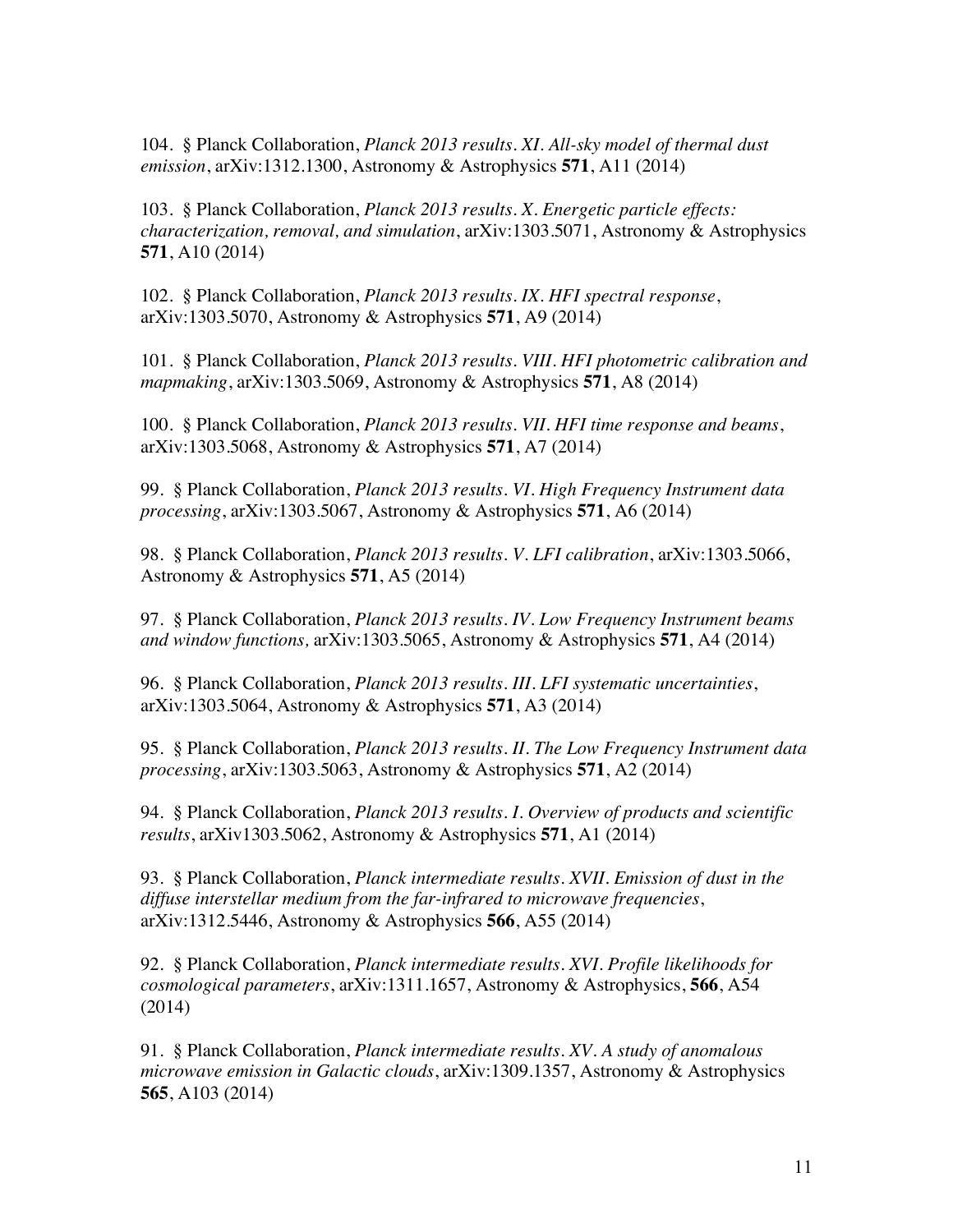90. § Planck Collaboration, *Planck intermediate results. XIV. Dust emission at millimeter wavelengths in the Galactic plane*, arXiv:1307.6815, Astronomy & Astrophysics **564**, A45 (2014)

89. § Planck Collaboration, *Planck intermediate results. XIII. Constraints on peculiar velocities*, arXiv:1303.5090, Astronomy & Astrophysics **561**, A97 (2014), 21 pages

88. † M. Savelainen, J. Väliviita, P. Walia, S. Rusak, and H. Kurki-Suonio, *Constraints on neutrino density and velocity isocurvature modes from WMAP-9 data*, arXiv:1307.4398, Physical Review D **88**, 063010 (2013), 18 pages

87. § Planck Collaboration, *Planck intermediate results. XII. Diffuse Galactic components in the Gould Belt System*, arXiv:1301.5839, Astronomy & Astrophysics **557**, A53 (2013), 20 pages

86. § Planck Collaboration (196 authors), *Planck intermediate results. XI. The gas content of dark matter halos: the Sunyaev-Zeldovich-stellar mass relation for locally brightest galaxies*, arXiv:1212.4131, Astronomy & Astrophysics **557**, A52 (2013), 17 pages

85. § Planck Collaboration (200 authors), *Planck intermediate results. X. Physics of the hot gas in the Coma cluster*, arXiv:1208.3611, Astronomy & Astrophysics **554**, A140 (2013), 19 pages

84. § Planck Collaboration (183 authors), *Planck intermediate results. IX. Detection of the Galactic haze with Planck*, arXiv:1208.5483, Astronomy & Astrophysics, **554**, A139 (2013), 15 pages

83. § Planck Collaboration (210 authors), *Planck intermediate results. VIII. Filaments between interacting clusters*, arXiv:1208.5911, Astronomy & Astrophysic **550**, A134 (2013), 19 pages

82. § Planck Collaboration (188 authors), *Planck intermediate results. VII. Statistical properties of infrared and radio extragalactic sources from the Planck Early Release Compact Source Catalogue at frequencies between 100 and 857 GHz*, arXiv:1207.4706, Astronomy & Astrophysics **550**, A133 (2013), 20 pages

81. § Planck Collaboration (202 authors), *Planck intermediate results. VI. The dynamical structure of PLCKG214.6+37.0, a Planck discovered triple system of galaxy clusters*, arXiv:1207.4009, Astronomy & Astrophysics **550**, A132 (2013), 14 pages

80. § Planck Collaboration (216 authors), *Planck intermediate results, V. Pressure profiles of galaxy clusters from the Sunyaev-Zeldovich effect*, arXiv:1207.4061, Astronomy & Astrophysics **550**, A131 (2013), 24 pages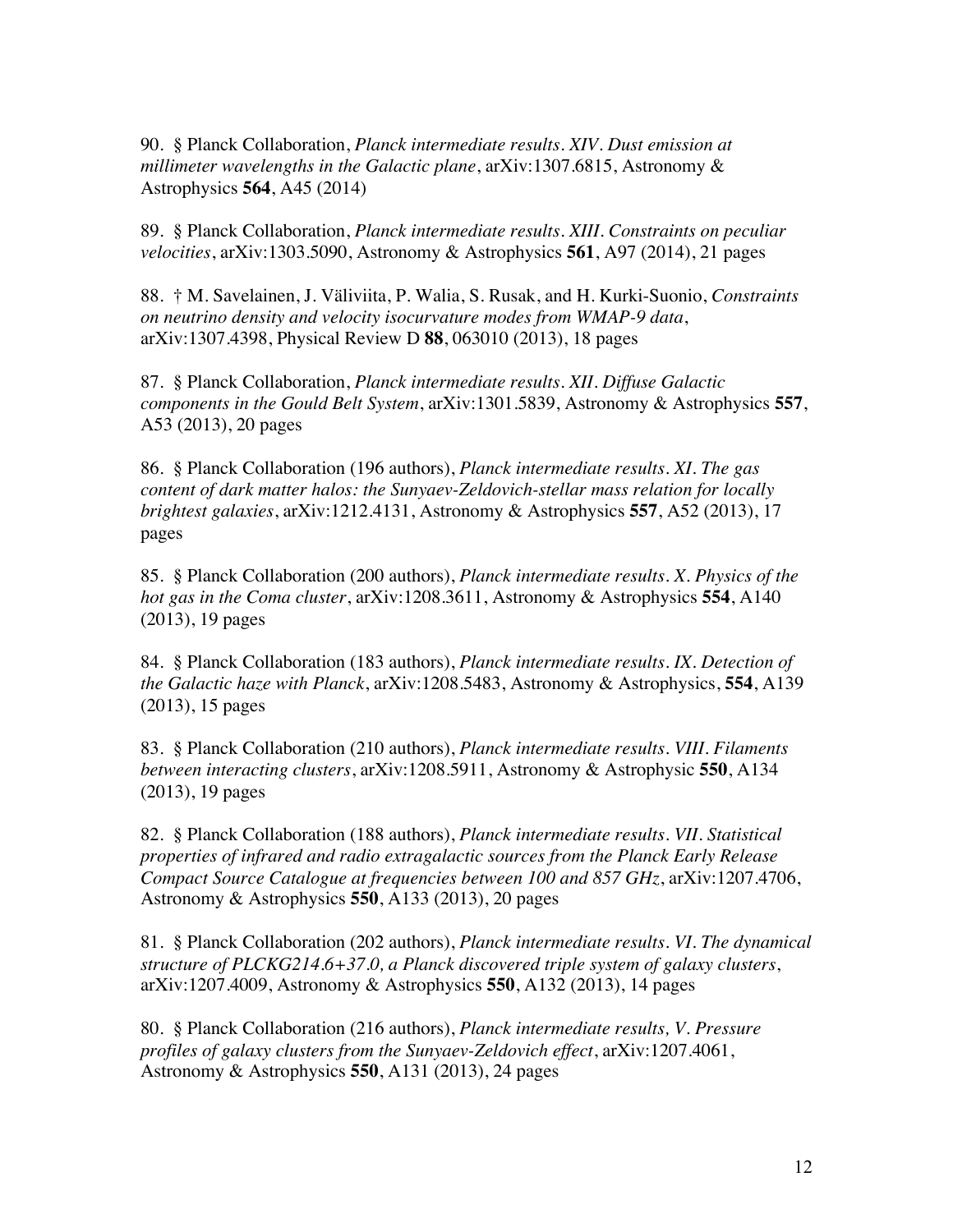79. § Planck Collaboration (193 authors), *Planck intermediate results. IV. The XMM-Newton validation programme for new Planck galaxy clusters*, arXiv:1205.3376, Astronomy & Astrophysics **550**, A130 (2013), 19 pages

78. § Planck Collaboration (164 authors), *Planck intermediate results. III. The relation between galaxy cluster mass and Sunyaev-Zeldovich signal*, arXiv:1204.2743, Astronomy & Astrophysics **550**, A129 (2013), 19 pages

77. § Planck, AMI collaborations (188 authors), *Planck intermediate results. II. Comparison of Sunyaev-Zeldovich measurements from Planck and from the Arcminute Microkelvin Imager for 11 galaxy clusters*, arXiv:1204.1318, Astronomy & Astrophysics **550**, A128 (2013), 20 pages

76. § Planck Collaboration (164 authors), *Planck intermediate results. I. Further validation of new Planck clusters with XMM-Newton*, arXiv:1112.5595, Astronomy & Astrophysics **543**, A102 (2012), 15 pages

75. † J. Väliviita, M. Savelainen, M. Talvitie, H. Kurki-Suonio, and S. Rusak, *Constraints on scalar and tensor perturbations in phenomenological and two-field inflation models: Bayesian evidences for primordial isocurvature and tensor modes*, arXiv:1202.2852, Astrophysical Journal **753**, 151 (2012), 26 pages

74. § Planck Collaboration (191 authors), *Planck Early Results XXVI: Detection with Planck and confirmation by XMM-Newton of PLCK G266.6-27.3, an exceptionally X-ray luminous and massive galaxy cluster at z ~ 1*, arXiv:1106.1376, Astronomy & Astrophysics **536**, A26 (2011), 7 pages

73. § Planck Collaboration (199 authors), *Planck Early Results XXV: Thermal dust in Nearby Molecular Clouds*, arXiv:1101.2037, Astronomy & Astrophysics **536**, A24 (2011), 18 pages

72. § Planck Collaboration (207 authors), *Planck Early Results XXIV: Dust in the diffuse interstellar medium and the Galactic halo*, arXiv:1101.2036, Astronomy & Astrophysics **536**, A24 (2011), 27 pages

71. § Planck Collaboration (204 authors), *Planck Early Results XXIII: The Galactic Cold Core Population revealed by the first all-sky survey*, arXiv:1101.2035, Astronomy & Astrophysics **536**, A23 (2011), 28 pages

70. § Planck Collaboration (203 authors), *Planck Early Results XXII: The submillimetre properties of a sample of Galactic cold clumps*, arXiv:1101.2034, Astronomy & Astrophysics **536**, A22 (2011), 23 pages

69. § Planck Collaboration (201 authors), *Planck Early Results XXI: Properties of the interstellar medium in the Galactic plane*, arXiv:1101.2032, Astronomy & Astrophysics **536**, A21 (2011), 20 pages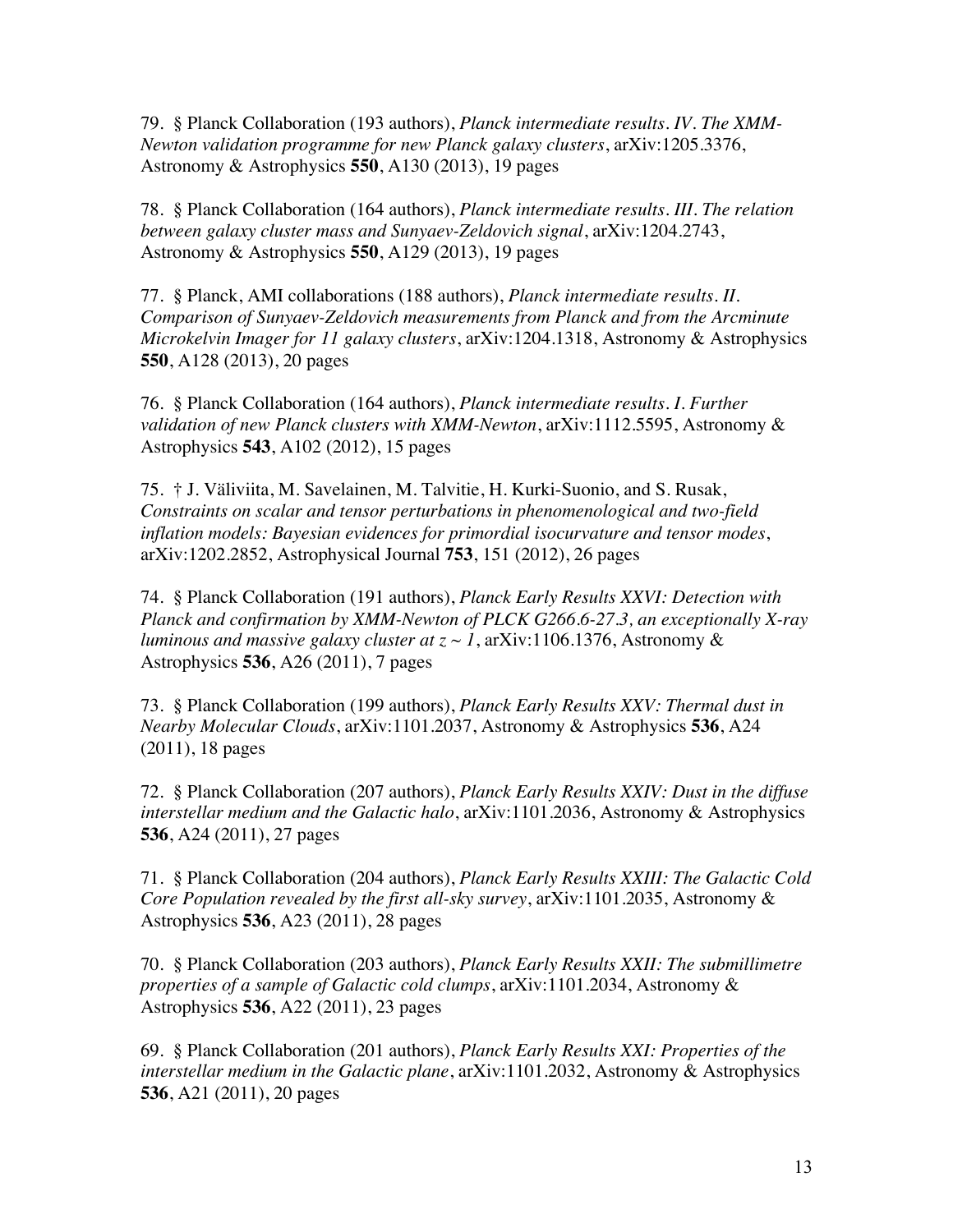68. § Planck Collaboration (215 authors), *Planck Early Results XX: New Light on Anomalous Microwave Emission from Spinning Dust Grains*, arXiv:1101.2031, Astronomy & Astrophysics **536**, A20 (2011), 16 pages

67. § Planck Collaboration (206 authors), *Planck Early Results XIX: All sky temperature and dust optical depth from Planck and IRAS: Constraints on the "dark gas" in our galaxy*, arXiv:1101.2029, Astronomy & Astrophysics **536**, A19 (2011), 16 pages

66. § Planck Collaboration (204 authors), *Planck Early Results XVIII: The Power Spectrum of Cosmic Infrared Background Anisotropies*, arXiv:1101.2028, Astronomy & Astrophysics **536**, A18 (2011), 29 pages

65. § Planck Collaboration (199 authors), *Planck Early Results XVII: Origin of the submm excess dust emission in the Magellanic Clouds*, arXiv:1101.2046, Astronomy & Astrophysics **536**, A17 (2011), 17 pages

64. § Planck Collaboration (194 authors), *Planck Early Results XVI: The Planck View of Nearby Galaxies*, arXiv:1101.2045, Astronomy & Astrophysics **536**, A16 (2011), 16 pages

63. § Planck Collaboration (248 authors), *Planck Early Results XV: Spectral energy distributions and radio continuum spectra of northern extragalactic radio sources*, arXiv:1101.2047, Astronomy & Astrophysics **536**, A15 (2011), 59 pages

62. § Planck Collaboration (208 authors), *Planck Early Results XIV: ERCSC Validation and Extreme Radio Sources*, arXiv:1101.1721, Astronomy & Astrophysics **536**, A14 (2011), 20 pages

61. § Planck Collaboration (203 authors), *Planck Early Results XIII: Statistical properties of extragalactic radio sources in the Planck Early Release Compact Source Catalogue*, arXiv:1101.2044, Astronomy & Astrophysics **536**, A13 (2011), 11 pages

60. § Planck Collaboration (206 authors), *Planck Early Results XII: Cluster Sunyaev-Zeldovich optical scaling relations*, arXiv:1101.2027, Astronomy & Astrophysics **536**, A12 (2011), 11 pages

59. § Planck Collaboration (209 authors), *Planck Early Results XI: Calibration of the local galaxy cluster Sunyaev-Zeldovich scaling relations*, arXiv:1101.2026, Astronomy & Astrophysics **536**, A11 (2011), 15 pages

58. § Planck Collaboration (199 authors), *Planck Early Results X: Statistical Analysis of Sunyaev-Zeldovich scaling relations for X-ray galaxy clusters*, arXiv:1101.2043, Astronomy & Astrophysics **536**, A10 (2011), 16 pages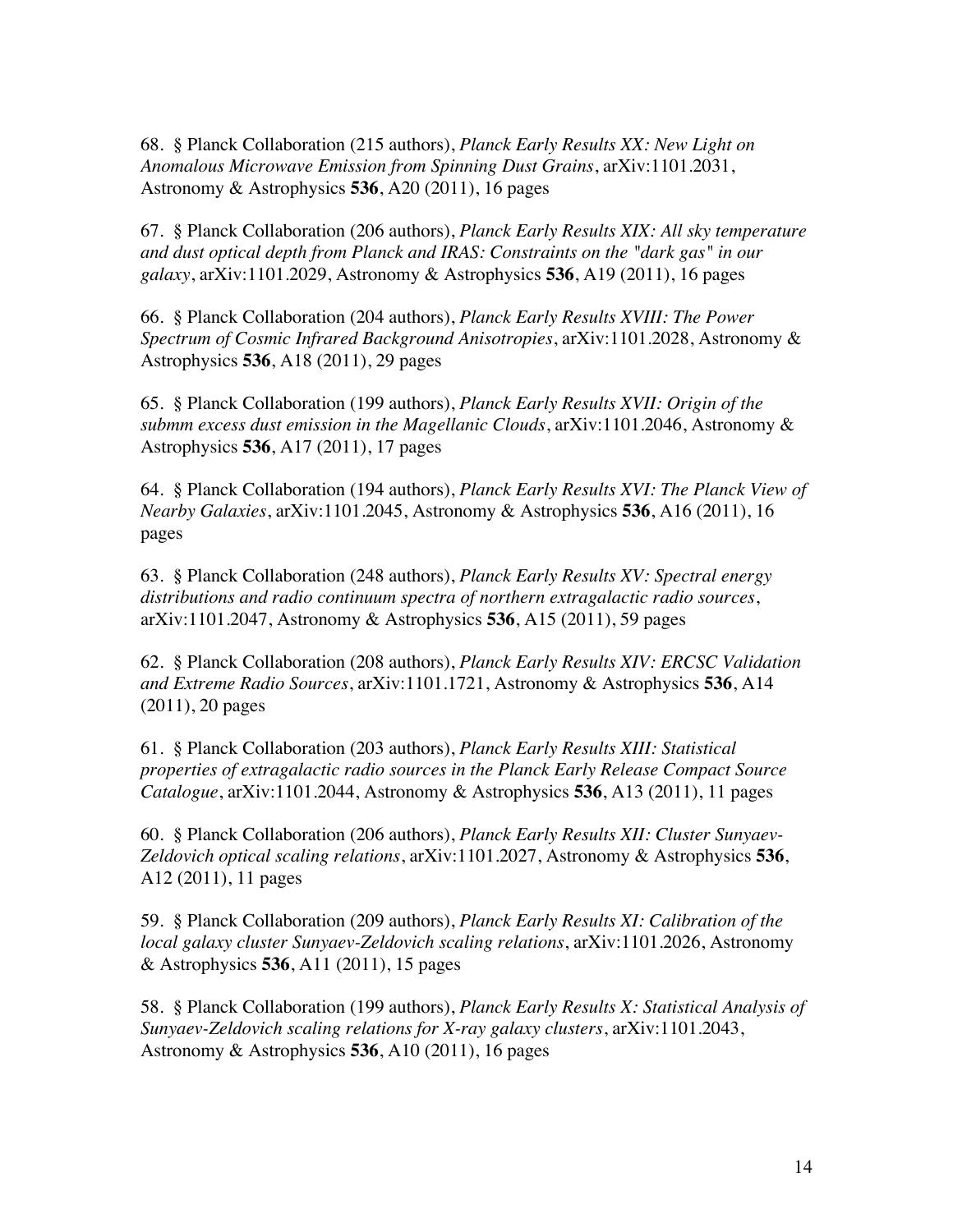57. § Planck Collaboration (199 authors), *Planck Early Results IX: XMM-Newton followup for validation of Planck cluster candidates*, arXiv:1101.2025, Astronomy & Astrophysics **536**, A9 (2011), 21 pages

56. § Planck Collaboration (237 authors), *Planck Early Results VIII: The all-sky early Sunyaev-Zeldovich cluster sample*, arXiv:1101.2024, Astronomy & Astrophysics **536**, A8 (2011), 26 pages

55. § Planck Collaboration (230 authors), *Planck Early Results VII: The Early Release Compact Source Catalogue*, arXiv:1101.2041, Astronomy & Astrophysics **536**, A7 (2011), 27 pages

54. § A. Zacchei et al. (147 authors), *Planck Early Results V: The Low Frequency Instrument Data Processing*, arXiv:1101.2040, Astronomy & Astrophysics **536**, A5 (2011), 24 pages

53. § A. Mennella et al. (161 authors), *Planck Early Results III: First Assessment of the Low Frequency Instrument in-flight performance*, arXiv:1101.2038, Astronomy & Astrophysics **536**, A3 (2011), 30 pages

52. § Planck Collaboration (247 authors), *Planck Early Results II: The thermal performance of Planck*, arXiv:1101.2023, Astronomy & Astrophysics **536**, A2 (2011), 36 pages

51. § Planck Collaboration (274 authors), *Planck Early Results I: The Planck mission*, arXiv:1101.2022, Astronomy & Astrophysics **536**, A1 (2011), 17 pages

50. † J. Tauber et al. (500 authors), *Planck pre-launch Status: The Planck mission*, Astronomy & Astrophysics **520**, A1 (2010), 22 pages

49. † N. Mandolesi et al. (140 authors), *Planck pre-launch Status: the Planck-LFI Programme*, Astronomy & Astrophysics **520**, A3 (2010), 24 pages

48. † J.P. Leahy et al. (38 authors), *Planck pre-launch status: Expected LFI polarisation capability*, Astronomy & Astrophysics **520**, A8 (2010), 26 pages

47. † R. Keskitalo et al. (25 authors), *Residual noise covariance for Planck lowresolution data analysis*, Astronomy & Astrophysics **522**, A94 (2010), 29 pages

46. † J. Varis et al. (29 authors), *Design, Development, and Verification of the Planck Low Frequency Instrument 70 GHz Front End and Back End Modules*, Journal of Instrumentation 4, T12001 (2009), 19 pages

45. † E. Keihänen, R. Keskitalo, H. Kurki-Suonio, T. Poutanen, and A.-S. Sirviö, *Making cosmic microwave background temperature and polarization maps with Madam*, arXiv:0907.0367, Astronomy & Astrophysics **510**, A57 (2010), 14 pages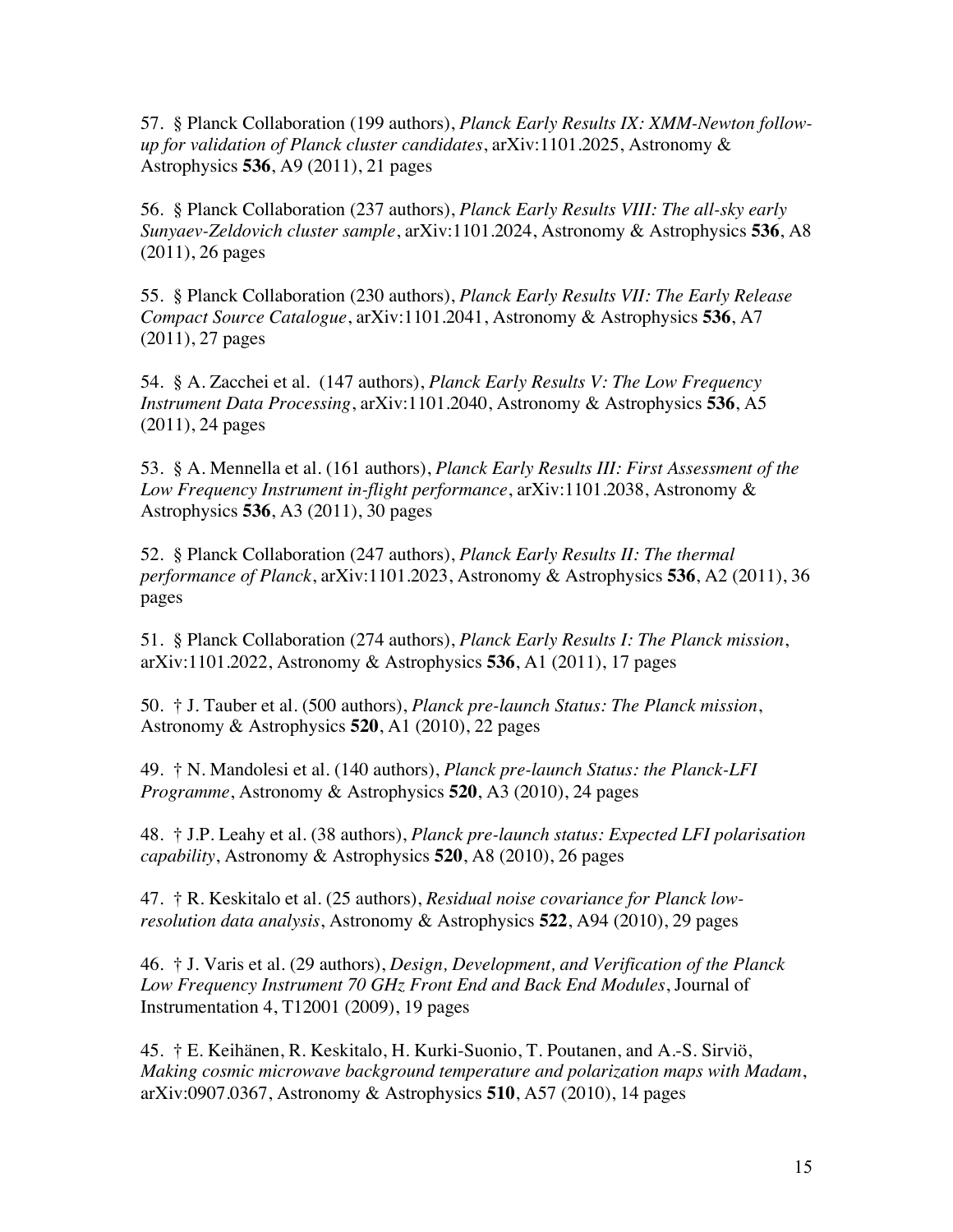44. † H. Kurki-Suonio, E. Keihänen, R. Keskitalo, T. Poutanen, A.-S. Sirviö, D. Maino, and C. Burigana, *Destriping CMB temperature and polarization maps*, arXiv:0904.3623, Astronomy & Astrophysics **506**, 1511 – 1539 (2009)

43. § M.A.J. Ashdown et al. (The Planck CTP Working Group, 24 authors), *Making maps from Planck LFI 30 GHz data with asymmetric beams and cooler noise,* Astronomy & Astrophysics **493**, 753 – 783 (2009)

42. § M.A.J. Ashdown et al. (The Planck CTP Working Group, 19 authors), *Making Maps from Planck LFI 30 GHz Data,* Astronomy & Astrophysics **471**, 361 – 380 (2007)

41. § R. Keskitalo, H. Kurki-Suonio, V. Muhonen, and J. Väliviita, *Hints of Isocurvature Perturbations in the Cosmic Microwave Background?,* Journal of Cosmology and Astroparticle Physics **09** (2007) 008, 16 pages

40. § M.A.J. Ashdown et al. (The Planck CTP Working Group, 18 authors), *Making Sky Maps from Planck Data,* Astronomy & Astrophysics **467**, 761 – 775 (2007)

39. † T. Koivisto and H. Kurki-Suonio, *Cosmological perturbations in the Palatini formulation of modified gravity,* Classical and Quantum Gravity **23**, 2355 – 2369 (2006)

38. † T. Poutanen, G. de Gasperis, E. Hivon, H. Kurki-Suonio, A. Balbi, J. Borrill, C.Cantalupo, O. Dore, E. Keihänen, C. Lawrence, D. Maino, P. Natoli, S. Prunet, R. Stompor and R. Teyssier, *Comparison of map-making algorithms for CMB experiments,* Astronomy & Astrophysics **449**, 1311 – 1322 (2006)

37. † E. Keihänen, H. Kurki-Suonio, and T. Poutanen, *MADAM—a map-making method for CMB experiments,* Monthly Notices of the Royal Astronomical Society **360**, 390 – 400 (2005)

36. § H. Kurki-Suonio, V. Muhonen, and J. Väliviita, *Correlated primordial perturbations in light of CMB and large scale structure data,* Physical Review D **71**, 063005 (2005), 21 pages

35. § T. Koivisto, H. Kurki-Suonio, and F. Ravndal, *CMB Spectrum in Cardassian Models*, Physical Review D **71**, 064027 (2005), 9 pages

34. † T. Poutanen, D. Maino, H. Kurki-Suonio, E. Keihänen, and E. Hivon, *Cosmic microwave background power spectrum estimation with the destriping technique*, Monthly Notices of the Royal Astronomical Society **353**, 43 – 58 (2004)

33. † E. Keihänen, H. Kurki-Suonio, T. Poutanen, D. Maino, and C. Burigana, *A maximum likelihood approach to the destriping technique*, Astronomy & Astrophysics **428**, 287 – 298 (2004)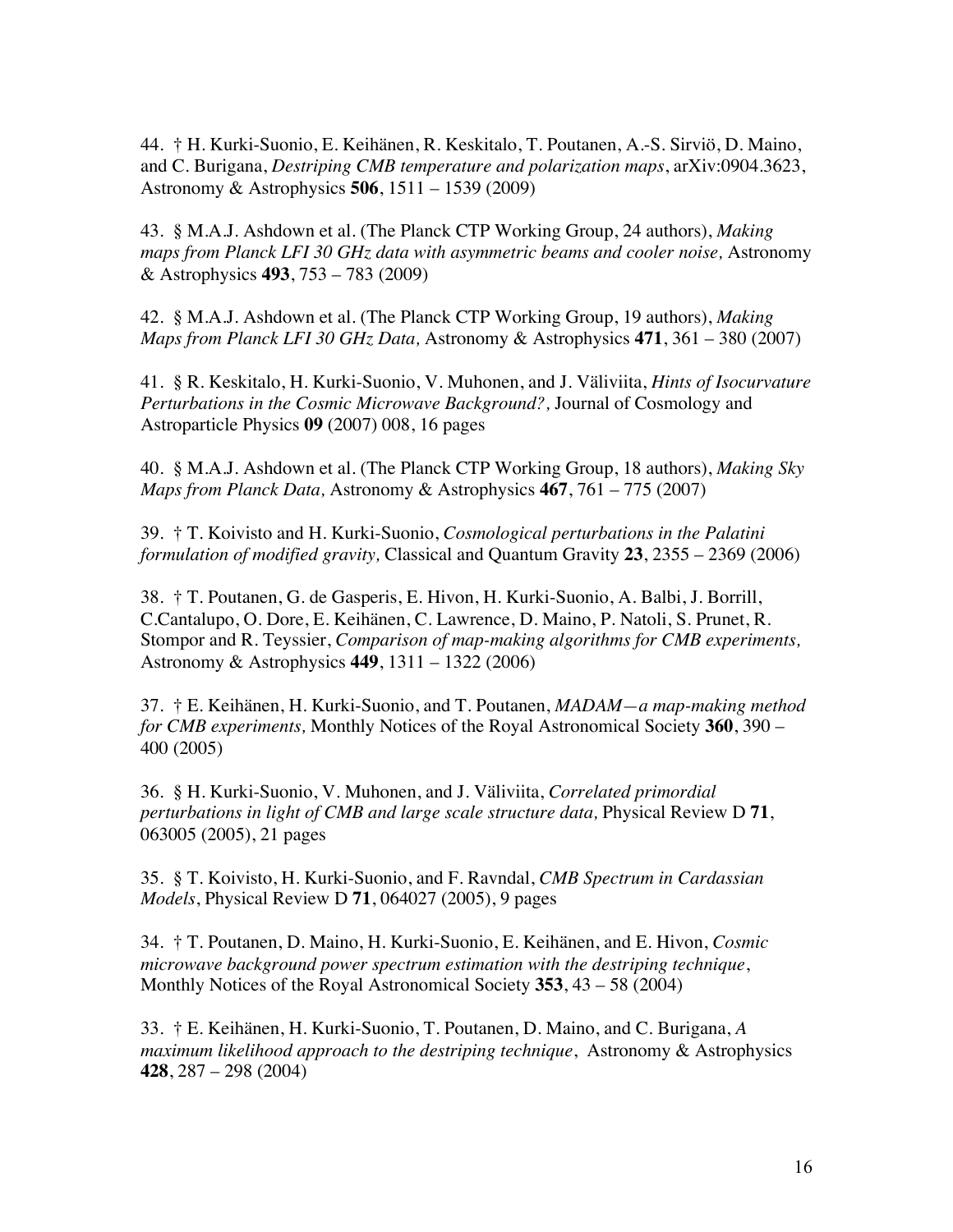32. § M. Giovannini, E. Keihänen, and H. Kurki-Suonio: *Big Bang Nucleosynthesis, Matter-Antimatter Regions, Extra Relativistic Species, and Relic Gravitational Waves,*  Physical Review D **66**, 043504 (2002), 10 pages

31. § K. Enqvist, H. Kurki-Suonio, and J. Väliviita, *Open and Closed CDM Isocurvature Models Contrasted with the CMB Data,* Physical Review D **65**, 043002 (2002), 5 pages

30. § H. Kurki-Suonio and E. Sihvola, *Inhomogeneous Big Bang Nucleosynthesis and the High Baryon Density Suggested by Boomerang and MAXIMA*, Physical Review D **63**, 083508 (2001), 6 pages

29. § H. Kurki-Suonio and E. Sihvola, *Antimatter Regions in the Early Universe and Big Bang Nucleosynthesis*, Physical Review D **62**, 103508 (2000), 15 pages

28. § K. Enqvist, H. Kurki-Suonio, and J. Väliviita, *Limits on Isocurvature Fluctuations from Boomerang and MAXIMA*, Physical Review D **62**, 103003 (2000), 6 pages

27. § H. Kurki-Suonio and E. Sihvola, *Constraining Antimatter Domains in the Early Universe with Big Bang Nucleosynthesis*, Physical Review Letters **84**, 3756 – 3759 (2000)

26. § K. Enqvist and H. Kurki-Suonio, *Constraining Isocurvature Fluctuations with the Planck Surveyor*, Physical Review D 61, 043002 (2000), 7 pages

25. § K. Kainulainen, H. Kurki-Suonio, and E. Sihvola, *Inhomogeneous Big-Bang Nucleosynthesis in Light of Recent Observations*, Physical Review D **59**, 083505 (1999), 9 pages

24. † H. Kurki-Suonio, K. Jedamzik, and G. Mathews, *Stochastic Isocurvature Baryon Fluctuations, Baryon Diffusion, and Primordial Nucleosynthesis*, Astrophysical Journal **479**, 31 – 39 (1997)

23. § H. Kurki-Suonio and M. Laine, *Real-Time History of the Cosmological Electroweak Phase Transition*, Physical Review Letters **77**, 3951 - 3954 (1996)

22. § H. Kurki-Suonio and M. Laine, *Bubble Growth and Droplet Decay in Cosmological Phase Transitions*, Physical Review D **54**, 7163 – 7171 (1996)

21. § H. Kurki-Suonio and M. Laine, *Supersonic Deflagrations in Cosmological Phase Transitions*, Physical Review D **51**, 5431 – 5437 (1995)

20. § J. Ignatius, K. Kajantie, H. Kurki-Suonio, and M. Laine, *Large Scale Inhomogeneities from the QCD Phase Transition*, Physical Review D **50**, 3738 – 3745 (1994)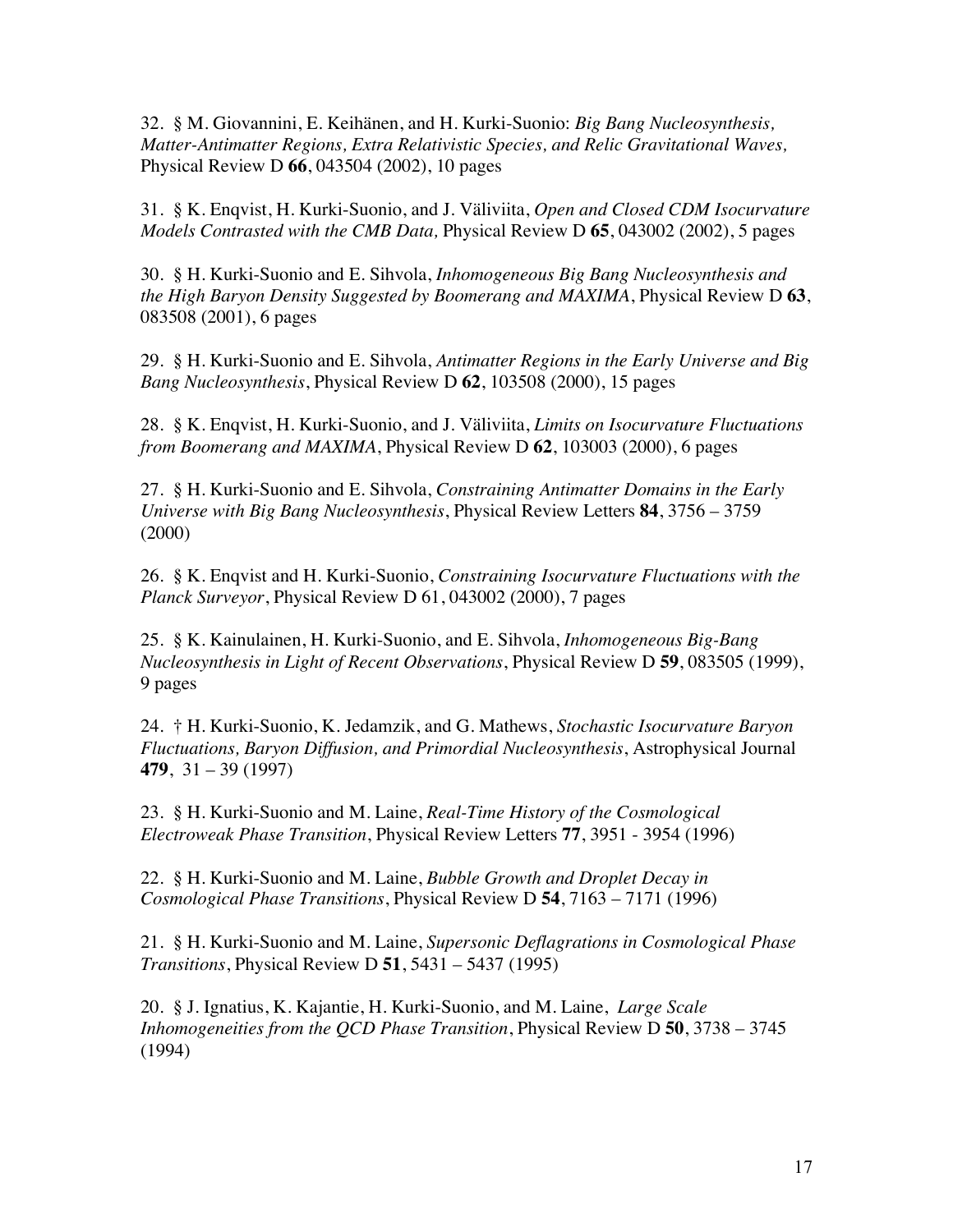19. § J. Ignatius, K. Kajantie, H. Kurki-Suonio, and M. Laine, *Growth of Bubbles in Cosmological Phase Transitions*, Physical Review D **49**, 3854 – 3868 (1994)

18. † H. Kurki-Suonio and G. J. Mathews, *Statistical Constraints on the Inflation Effective Potential from the COBE DMR Results*, Physical Review D **50**, 5431 – 5434 (1994)

17. † H. Kurki-Suonio, P. Laguna, and R. A. Matzner, *Inhomogeneous Inflation: Numerical Evolution*, Physical Review D **48**, 3611 – 3624 (1993)

16. † H. Kurki-Suonio, M. B. Aufderheide, F. Graziani, G. J. Mathews, B. Banerjee, S. M. Chitre, and D. N. Schramm, *Diffusion coefficients and inhomogeneous big-bang nucleosynthesis*, Physics Letters B **289**, 211 – 216 (1992)

15. † H. Kurki-Suonio and E. Liang, *Relation of redshift surveys to matter distribution in spherically symmetric dust universes*, Astrophysical Journal **390**, 5 – 16 (1992)

14. † P. Laguna, H. Kurki-Suonio, and R. A. Matzner, *Inhomogeneous Inflation: The Initial Value Problem*, Physical Review D **44**, 3077 – 3086 (1991)

13. † H. Kurki-Suonio, F. Graziani, and G. J. Mathews, *Prospects for observing subhorizon preinflation fluctuations in the cosmic microwave background*, Physical Review D **44**, 3072 – 3076 (1991)

12. † H. Kurki-Suonio and J. M. Centrella, *Primordial nucleosynthesis with horizon scale curvature fluctuations*, Physical Review D **43**, 1087 – 1105 (1991)

11. † H. Kurki-Suonio, G. J. Mathews, and G. M. Fuller, *Deviation from periodicity in the large-scale distribution of galaxies*, Astrophysical Journal Letters **356**, L5 – L7 (1990)

10. † H. Kurki-Suonio, R. A. Matzner, K. A. Olive, and D. N. Schramm, *Big bang nucleosynthesis and the quark – hadron transition*, Astrophysical Journal **353**, 406 – 410 (1990)

9. † H. Kurki-Suonio and R. A. Matzner, *Overproduction of He-4 in strongly inhomogeneous Omega\_b = 1 models of primordial nucleosynthesis*, Physical Review D **42**, 1047 – 1056 (1990)

8. † H. Kurki-Suonio and R. A. Matzner, *Effect of small-scale baryon inhomogeneity on cosmic nucleosynthesis*, Physical Review D **39**, 1046 – 1053 (1989)

7. † H. Kurki-Suonio, R. A. Matzner, J. C. Centrella, T. Rothman, and J. R. Wilson, *Inhomogeneous nucleosynthesis with neutron diffusion*, Physical Review D **38**, 1091 – 1099 (1988)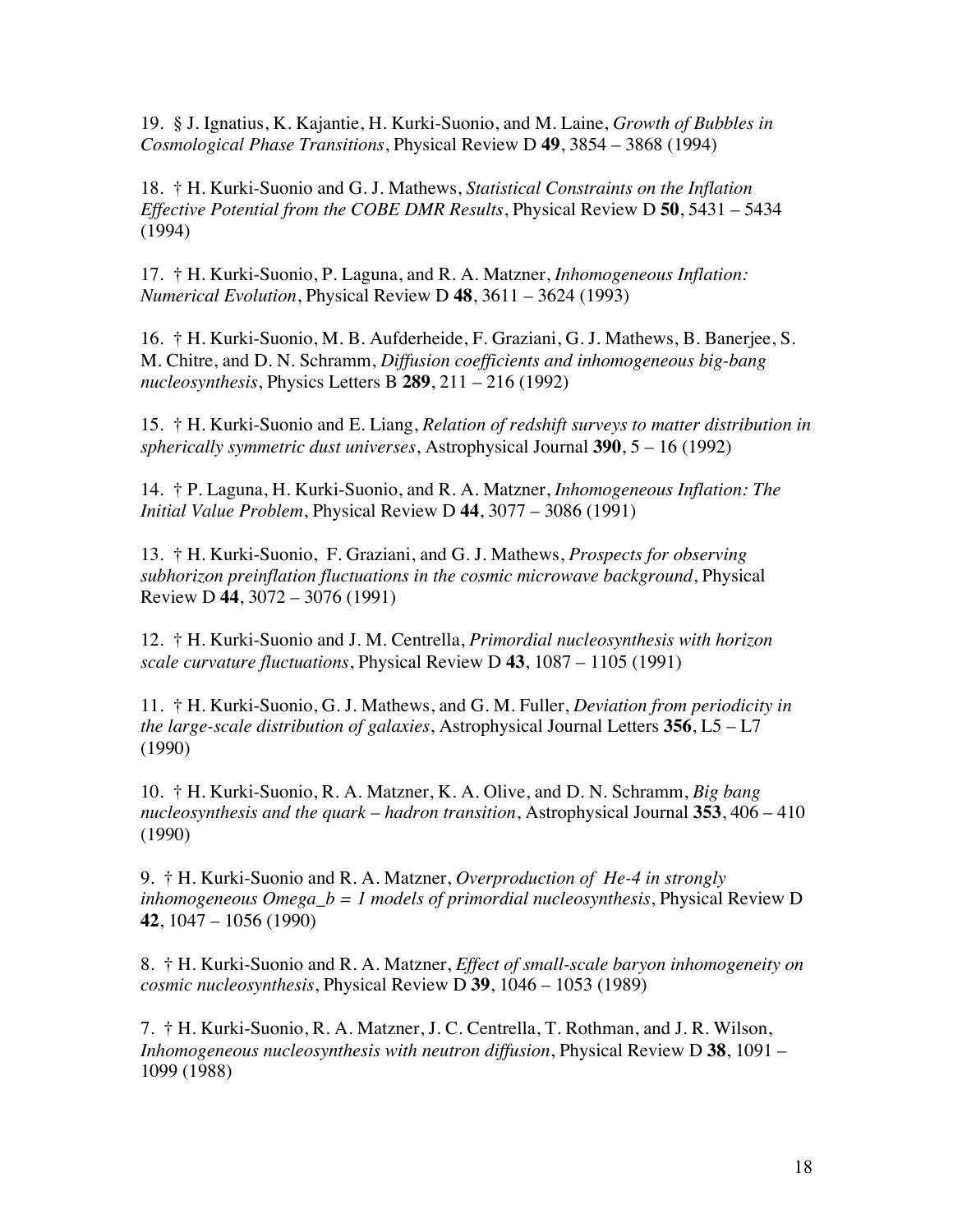6. H. Kurki-Suonio, *Baryon-number inhomogeneity generation in the cosmic quark – hadron phase transition*, Physical Review D **37**, 2104 – 2110 (1988)

5. † H. Kurki-Suonio, J. C. Centrella, R. A. Matzner, and J. R. Wilson, *Inflation from inhomogeneous initial data in a one-dimensional back-reacting cosmology*, Physical Review D **35**, 435 – 448 (1987)

4. § K. Kajantie and H. Kurki-Suonio, *Bubble growth and droplet decay in the quark – hadron phase transition in the early universe*, Physical Review D **34**, 1719 – 1738 (1986)

3. H. Kurki-Suonio, *Deflagration bubbles in the quark – hadron phase transition*, Nuclear Physics B **255**, 231 – 252 (1985)

2. † H. Kurki-Suonio and R. A. Matzner, *Anisotropy and cosmic nucleosynthesis of light isotopes including Li-7*, Physical Review D **31**, 1811 – 1814 (1985)

1. § M. Gyulassy, K. Kajantie, H. Kurki-Suonio, and L. McLerran, *Deflagrations and detonations as a mechanism of hadron bubble growth in supercooled quark-gluon plasmas*, Nuclear Physics B **237**, 477 – 501 (1984)

#### **2. Articles in refereed scientific conference proceedings (2)**

2. H. Kurki-Suonio, *Big Bang Nucleosynthesis Calculation*, in *Matter in the Universe, Proceedings of an ISSI Workshop, March 2001, Bern, Switzerland*, edited by Ph. Jetzer, K. Pretzl, and R. von Steiger (Kluwer Academic Publishers, Dordrecht, 2002), pp. 249 – 261, published also as Space Science Reviews **100**, 249 – 261 (2002)

1. H. Kurki-Suonio, *Baryon inhomogeneity from the cosmic quark – hadron phase transition*, Nuclear Physics B (Proc. Suppl.) **24B**, 67 – 73 (1991)

### **B. Non-refereed scientific articles**

#### **1. Conference proceedings (8)**

8. R. Keskitalo, E. Keihänen, H. Kurki-Suonio, T. Poutanen, A.-S. Suur-Uski, J. Borrill and T. Kisner, *Making maps for CMB experiments*, In proceedings of "Big Bang, Big Data, Big Computers" Proceedings of Science (Big3) 012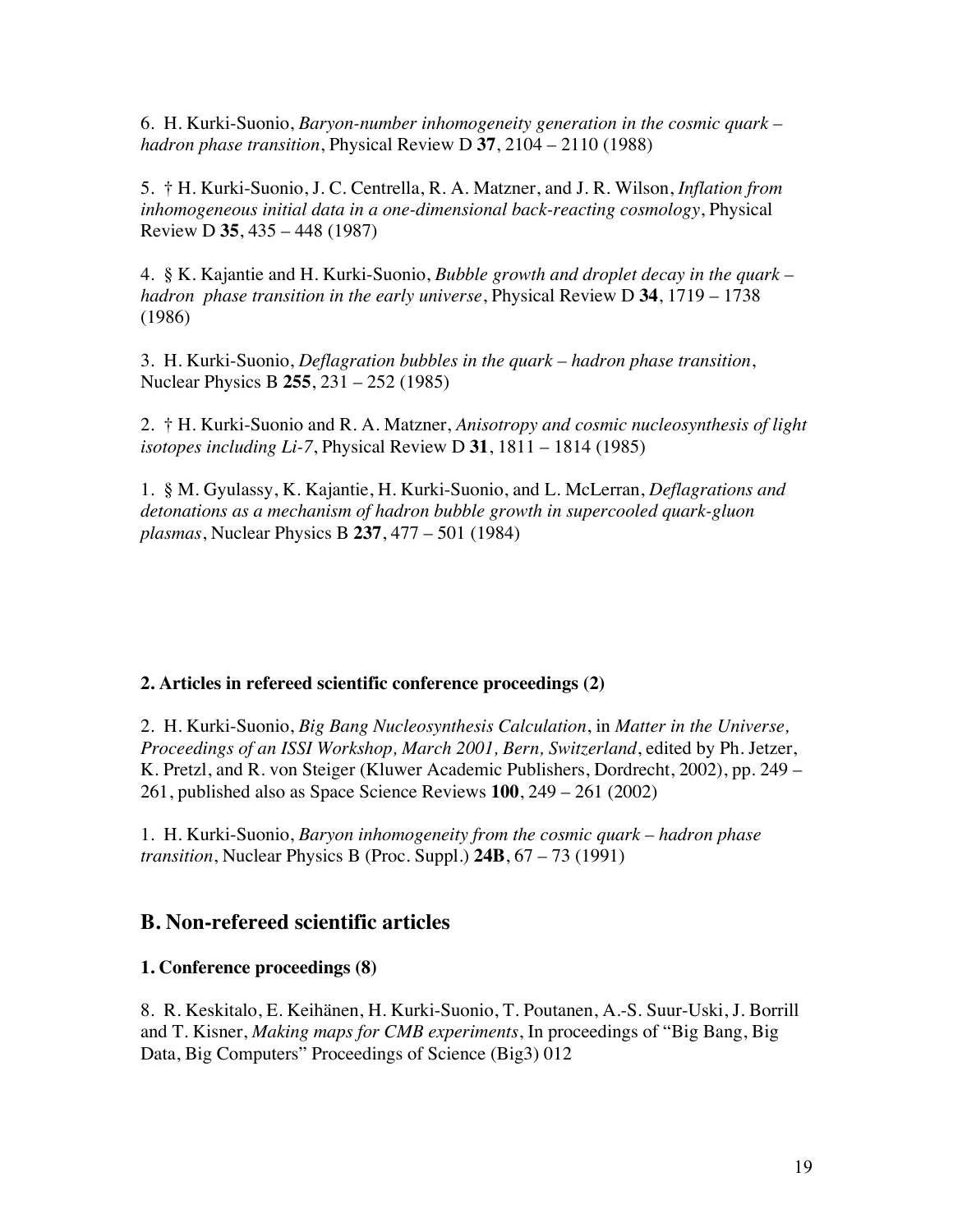7. H. Kurki-Suonio, V. Heikkilä, E. Keihänen, R. Keskitalo, and T. Poutanen, *Mapmaking for the Planck 30 GHz channel withthe Polar and MADAM destriping codes,* Proceedings of Science (CMB2006) 041 (http://pos.sissa.it)

6. H. Kurki-Suonio, *Alternative Solutions to Big Bang Nucleosynthesis*, in *The Light Elements and Their Evolution*, Proceedings of the IAU Symposium 198, Natal, Brazil, November 1999, edited by L. da Silva, M. Spite, and J. R. de Medeiros (ASP Conference Series)

5. H. Kurki-Suonio and G. J. Mathews, *Using Cosmic Variance and the COBE DMR Results to Constrain the Inflation Effective Potential*, in *Proceedings of the Seventh Marcel Grossman Meetin*g, Stanford, July 1994 (World Scientific, Singapore)

4. P. Laguna, H. Kurki-Suonio, and R. A. Matzner, *Three-dimensional numerical study of inhomogeneous chaotic inflation*, in *Proceedings of the Sixth Marcel Grossman Meeting on General Relativity*, edited by H. Sato and T. Nakamura (World Scientific, Singapore 1992)

3. G. J. Mathews, F. Graziani, and H. Kurki-Suonio, *Chaotic inflation and the Omegaproblem*, in *Primordial Nucleosynthesis and Evolution of Early Universe*, K.Sato & J. Audouze, ed., Tokyo Japan, 1991, pp. 213 - 224 (Kluwer Academic Publishers, Dordrecht)

2. H. Kurki-Suonio, *High-resolution computations on inhomogeneous nucleosynthesis*, in *Primordial Nucleosynthesis*, edited by W. J. Thompson, B. W. Carney, and H. J. Karwowski (World Scientific, Singapore, 1990), pp. 28 – 34

1. H. Kurki-Suonio, *Dynamically inhomogeneous cosmic nucleosynthesis*, in *Numerical Relativity*, edited by C. R. Evans, L. S. Finn, and D. W. Hobill (Cambridge University, Cambridge, 1989), pp. 335 – 341

## **C. Scientific books**

#### **1. Conference proceedings edited**

K. Huitu, H. Kurki-Suonio, and J. Maalampi, editors, *High Energy Physics 99*, Proceedings of the International Europhysics Conference on High Energy Physics, Tampere, Finland, July 1999 (Institute of Physics, Bristol, 2000)

## **D. Publications intended for professional communities**

R. Laureijs et al, *Euclid Definition Study Report*, ESA/SRE(2011)12, arXiv:1110.3193, http://sci.esa.int/science-e/www/object/index.cfm?fobjectid=48983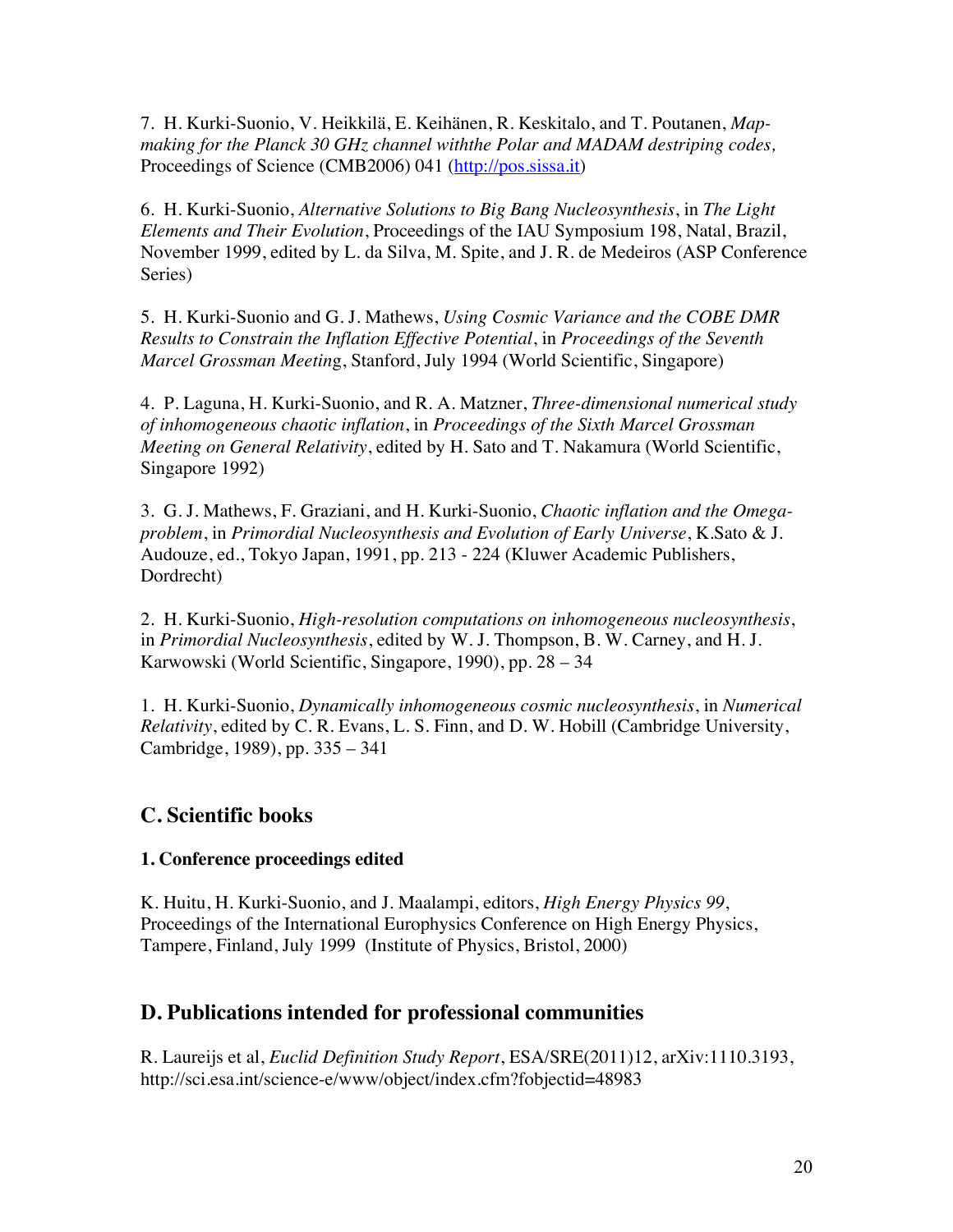H. Kurki-Suonio, K. Kurki-Suonio, S. Rosten, and R. Sälke, *Computer program FCALC for calculation of crystal structure factors*, Report Series in Physics HU-P-191, University of Helsinki (1980)

H. Kurki-Suonio, K. Kurki-Suonio, S. Rosten, and R. Sälke, *Computer program HKLGENERATOR for generation of nonequivalent reflexions*, Report Series in Physics HU-P-A52, University of Helsinki (1980)

## **E. Publications intended for the general public (9)**

H. Kurki-Suonio, *Yleisen suhteellisuusteorian kokeelliset testit (Experimental tests of General Relativity)*, Dimensio 3/2016, pp. 28 –35

H. Kurki-Suonio, *Suhteellisuusteorian tutkimus nykyään (Relativity research today)*, Tiedepolitiikka 2/2015, pp. 35 – 50

H. Kurki-Suonio, *Mitä uutta tiedämme maailmankaikkeudesta? (What's new about the Universe?)*, Mitä Missä Milloin 2011 (Otava, Helsinki 2010), pp. 279 – 286

H. Kurki-Suonio, *Maailmankaikkeuden rakenteen synty (The origin of structure in the Universe)*, Tieteessä tapahtuu 2/2009, pp. 3 – 8

H. Kurki-Suonio, *Vuoden 2006 fysiikan Nobelin palkinto kosmisesta taustasäteilystä (The Year 2006 Nobel Prize in Physics for the Cosmic Microwave Background),* Arkhimedes  $5/2006$ , pp.  $12 - 15$ 

H. Kurki-Suonio, *Kosminen mikroaaltotausta (Cosmic Microwave Background),* in *Suhteellista? Einsteinin jalanjäljissä,* ed. J. Rydman (Yliopistopaino, Helsinki 2005), pp.  $104 - 115$ 

H. Kurki-Suonio, *Universumimme vaihtoehdot (The Options for our Universe)*, Tähdet ja avaruus 3/1999, pp.16 – 17

H. Kurki-Suonio, *Alkuaineiden synty (Origin of Elements)*, in *Maailmankuvaa etsimässä*, ed. J. Rydman (WSOY, Helsinki 1997), pp. 127 – 137

H. Kurki-Suonio, *Kosminen taustasäteily (Cosmic Microwave Background)*, Arkhimedes 3/1993, pp. 293 – 306

## **G. Theses**

Doctoral dissertation (monograph): H. Kurki-Suonio, *Inflation and numerical relativity*, Ph.D. thesis, University of Texas at Austin (1986)